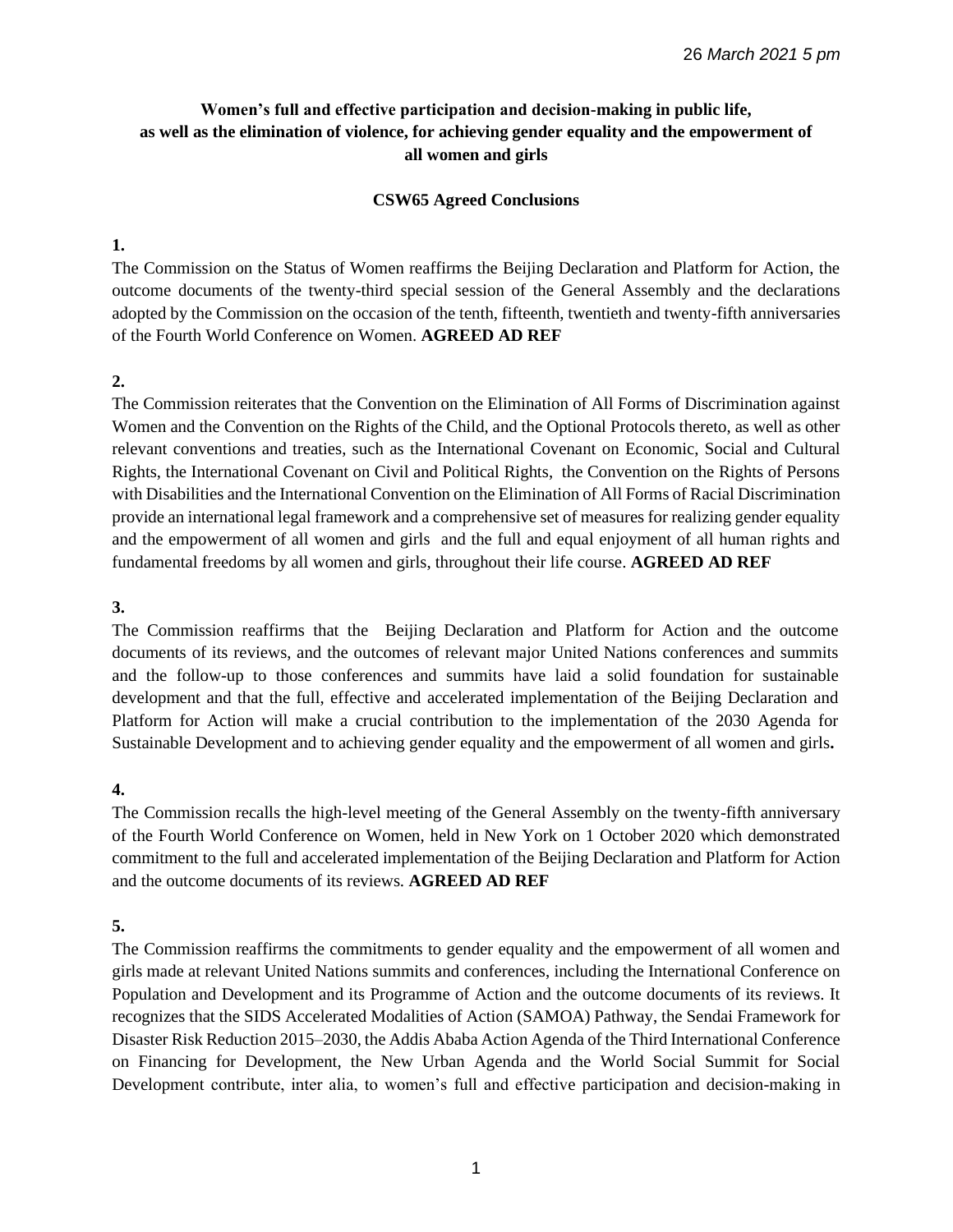public life and the elimination of violence. The Commission also reaffirms the Paris Agreement, adopted under the United Nations Framework Convention on Climate Change. **AGREED AD REF**

# **6.**

The Commission recognizes the importance of relevant International Labour Organization standards related to the realization of women's right to work and rights at work which are critical for women's full and effective participation and decision-making in public life and the elimination of violence, and recalls the decent work agenda of the International Labour Organization and the International Labour Organization Declaration on Fundamental Principles and Rights at Work, and notes the importance of their effective implementation. **AGREED AD REF**

# **7.**

The Commission recalls the Declaration on the Right to Development and the New York Declaration for Refugees and Migrants.

# **8.**

The Commission recalls also that 2020 marked the twentieth anniversary of the establishment of the women, peace and security agenda, and reaffirms that the full, equal, and meaningful participation of women in all stages of peace processes is one of the essential factors for the maintenance and promotion of international peace and security.

# **9.**

The Commission emphasizes the mutually reinforcing relationship among achieving gender equality and the empowerment of all women and girls, and the full, effective and accelerated implementation of the Beijing Declaration and Platform for Action and the gender-responsive implementation of the 2030 Agenda for Sustainable Development. It acknowledges that gender equality and the empowerment of women and girls and women's full, equal, effective and meaningful participation and decision-making in public life as well as the elimination of violence are essential for achieving sustainable development, promoting peaceful, just and inclusive societies, enhancing sustained, inclusive and sustainable economic growth and productivity, ending poverty in all its forms and dimensions everywhere and ensuring the well-being of all. It also recognizes that women and girls play a vital role as agents for sustainable development.

# **10.**

The Commission acknowledges the important role played by regional conventions, instruments and initiatives in their respective regions and countries, and their follow-up mechanisms, in the achievement of gender equality and the empowerment of all women and girls, including through women's full and effective participation and decision-making in public life and the elimination of violence. **AGREED AD REF**

# **11.**

The Commission reaffirms that the promotion and protection of, and respect for, the human rights and fundamental freedoms of all women and girls**,** including the right to development, which are universal, indivisible, interdependent and interrelated, are crucial for the full and equal participation of women and girls in society and for women's economic empowerment and should be mainstreamed into all policies and programmes, including those aimed at the eradication of poverty and the reduction of social exclusion. It also reaffirms the need to take measures to ensure that every person is entitled to participate in, contribute to and enjoy economic, social, cultural and political development, and that equal attention and urgent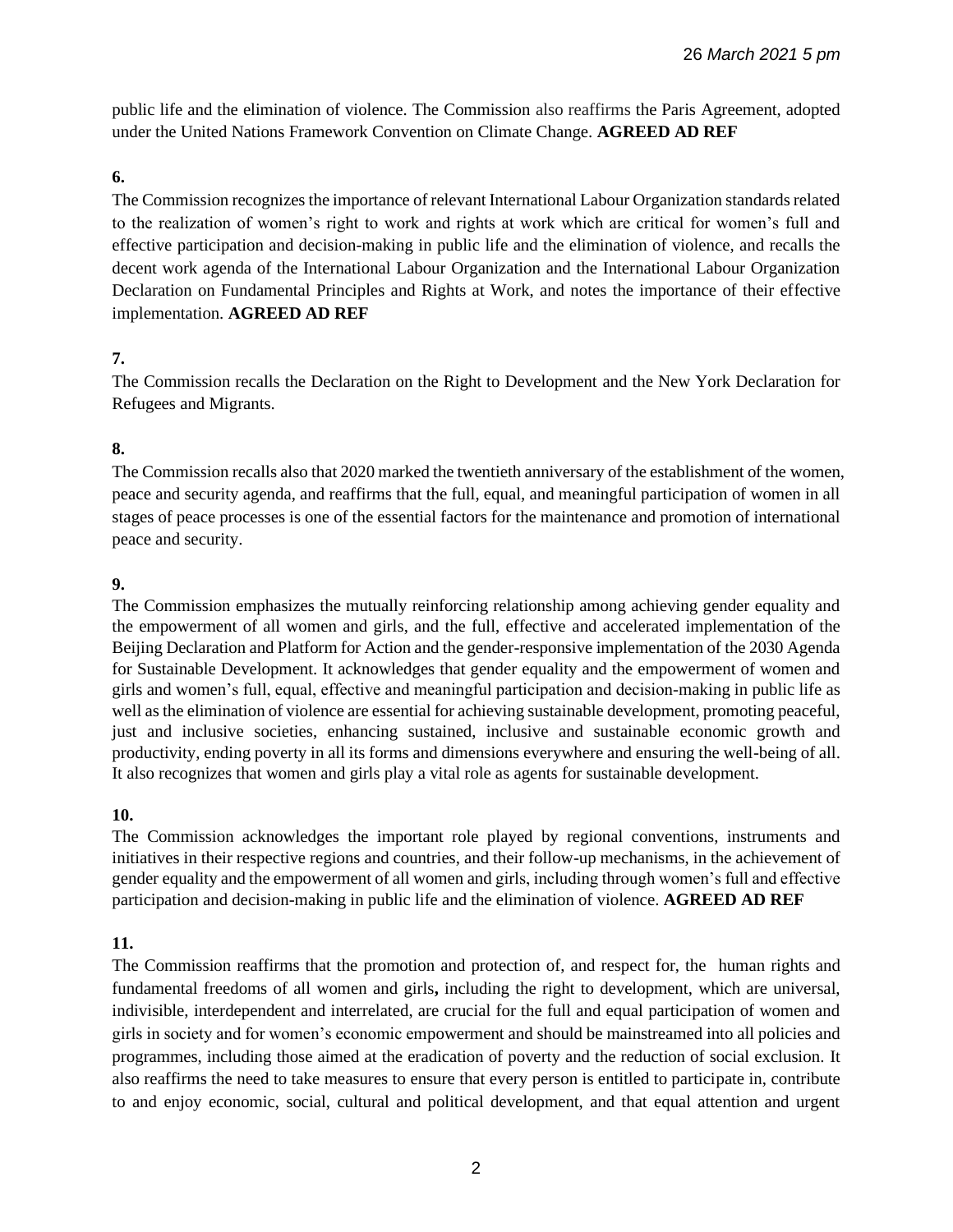consideration should be given to the promotion, protection and full realization of civil, political, economic, social and cultural rights. **AGREED AD REF**

# **12.**

The Commission reiterates that the 2030 Agenda for Sustainable Development needs to be implemented in a comprehensive manner, reflecting its universal, integrated and indivisible nature, taking into account different national realities, capacities and levels of development and respecting each country's policy space and leadership while remaining consistent with relevant international rules and commitments, including by developing cohesive sustainable development strategies to achieve gender equality and the empowerment of women and girls. The Commission affirms that Governments have the primary responsibility for the follow-up to and review of the 2030 Agenda at the national, regional and global levels with regard to progress made.

### **13.**

The Commission remains deeply concerned that all women and girls, especially in developing countries, including small island developing States, and particularly those in vulnerable situations, are often disproportionately affected by the adverse impacts of climate change, environmental degradation, biodiversity loss, extreme weather events and natural disasters and other environmental issues, such as land degradation, desertification, deforestation, sand and dust storms, persistent drought, floods, sea level rise, coastal erosion and ocean acidification, including disproportionate exposure to risk and increased loss of life and livelihoods, and reiterates its deep concern over the challenges posed by climate change to the achievement of sustainable development and poverty eradication. It also recalls that the parties to the Paris Agreement acknowledged that they should, when taking action to address climate change, respect, promote and consider gender equality, the empowerment of women and girls and intergenerational equity and, in this context, also recalls the adoption of the second gender action plan by the Conference of the Parties to the United Nations Framework Convention on Climate Change at its twenty-fifth session. **AGREED AD REF**

# **14.**

The Commission reaffirms the need to promote women's full and effective participation and leadership in decision-making on the mitigation and adaptation to climate change, recognizing women's and girls' important role as agents of change, as well as to mainstream a gender-perspective in the design, management, resourcing and implementation of climate change, environmental, disaster risk reduction and biodiversity policies, plans and programs, ensuring that they are disability-inclusive, and to strengthen the resilience and adaptive capacities of women and girls to respond to and recover from the adverse impacts of climate change, environmental degradation, biodiversity loss, extreme weather events and natural disasters and other environmental issues. It acknowledges the necessity, for the full benefit of every person, including women and girls, of present and future generations to have access to an environment adequate to their health and well-being, and the critical importance of ensuring such access for the empowerment of women and girls, the sustainable development and resilience of communities.

# **15.**

The Commission recognizes that gender inequality continues to be reflected in imbalances of power between women and men in all spheres of society, and that while there has been progress in the number of women elected or appointed to decision-making bodies, administrative posts and other public bodies and commissions, and temporary special measures, including quotas, have substantially contributed to increasing women's representation in national and local legislatures, progress toward gender balance is not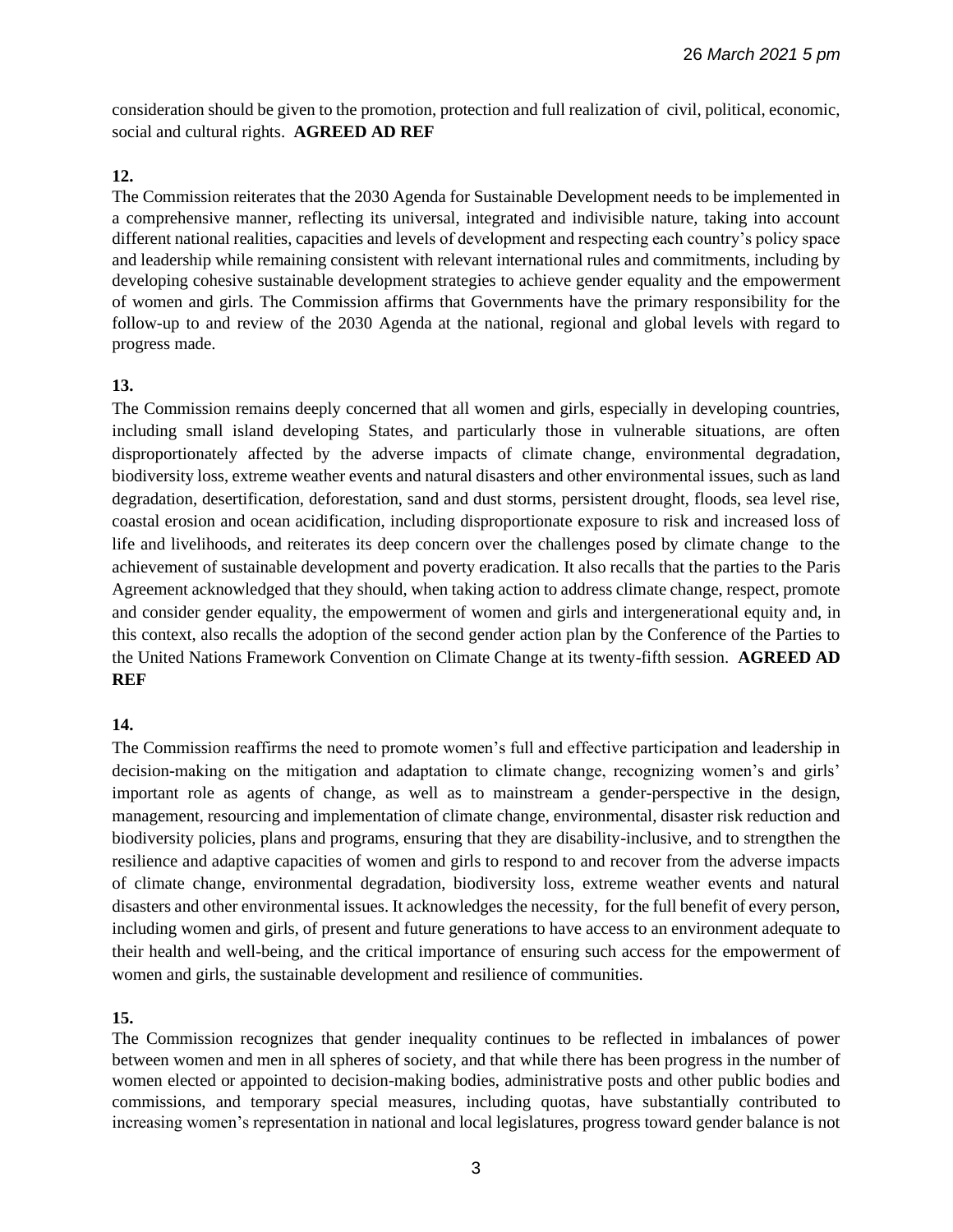sufficient. It also recognizes the need to significantly accelerate the pace of progress toward ensuring women's full, equal and meaningful participation and leadership at all levels of decision-making in executive, legislative and judicial branches of government and the public sector**.** 

### **16.**

The Commission recognizes the need to implement international, regional and national commitments and obligations aimed at achieving gender equality, including through temporary special measures, as appropriate, and create an enabling environment to promote women's full and effective participation and decision-making in public life and strengthen the voice, agency and leadership of women and girls. **AGREED AD REF**

### **17.**

The Commission emphasizes that all people have the right to take part in the government of their country, directly or through freely chosen representatives and that women have the right to vote in all elections and public referenda and stand for elections to all publicly elected bodies. **AGREED AD REF**

# **18.**

The Commission emphasizes that the full and equal representation of women and men at all levels of decision-making in executive, legislative and judicial branches of government and the public sector and in all spheres of life is needed to promote peaceful, just, inclusive and sustainable societies. It notes women's participation and leadership is needed in the formulation and implementation of government policies and regulations in order to reflect women's and girls' specific needs. It also recognizes that temporary special measures and increased political will are needed to accelerate the pace towards achieving gender balance at all levels of government.

### **19.**

The Commission underlines that it is necessary to address gender inequality as well as discrimination and that when women are not included in decision-making, policy outcomes are likely to be ineffective, harmful, and may lead to the violation of the human rights of women and girls. It further recognizes that not all women and girls enjoy full and equal representation and participation and expresses concern that they may be discriminated against on the basis of race, colour, sex, age, language, religion, political or other opinion, national or social origin, property, birth, disability or other status. **AGREED AD REF**

# **20.**

The Commission acknowledges that women's full and effective participation and decision-making in public life as well as leadership can help support their empowerment in other sectors, including the arts, culture, sports, media, education, religion, the private sector and finance. It further recognizes that sports and the arts in particular have the power to change perceptions, prejudices and behaviours and challenge social norms perpetrating gender inequality and discrimination against women and girls, break down racial and political barriers and are important enablers of sustainable development and the achievement of gender equality and the empowerment of all women and girls. **AGREED AD REF**

# **21.**

The Commission also recognizes the need to enhance women's full, equal and meaningful participation in advisory and decision-making bodies of political parties and, as appropriate, civil society organizations. It also recognizes that the private sector, through gender-sensitive policies and programmes to support women's participation and leadership, can contribute to the promotion and protection of human rights and fundamental freedoms.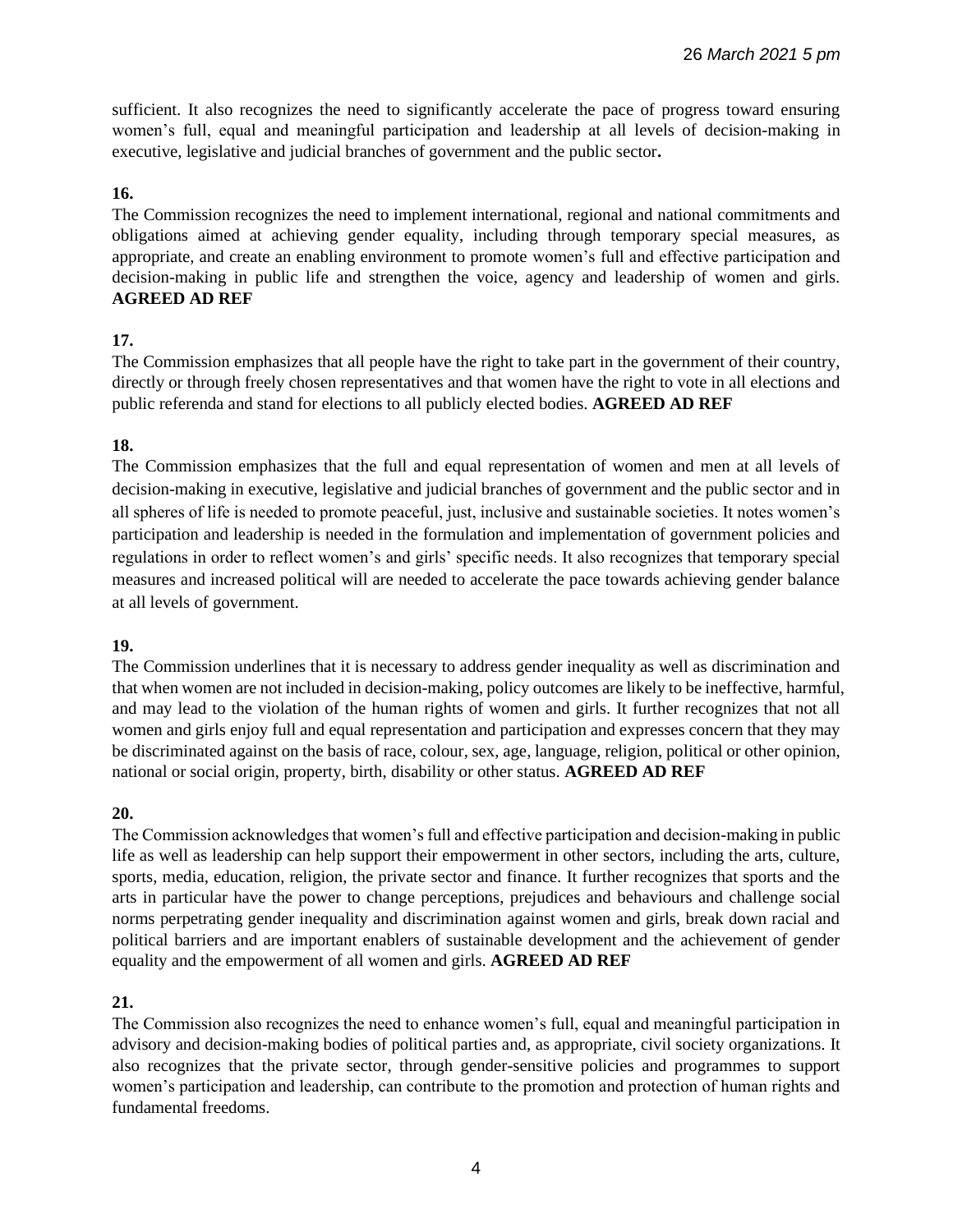### **22.**

The Commission recognizes that young women are particularly underrepresented in public life and disproportionately excluded from consultations on issues that affect them despite being involved in activities that call for broader change and address, inter alia, structural inequalities, climate change and poverty. It also recognizes that early exposure to women leaders as role models, as well as to legislative and policy-making spaces, motivates young women and girls, broadens networks and strengthens their opportunities to become fully engaged citizens. It further recognizes that measures are needed to enable young women and girls to successfully grow into leadership positions in public and private spheres by ensuring their full and equal access to education, technology and skills development, leadership and mentorship programmes, increased technical and financial support, and protection from violence and discrimination. **AGREED AD REF**

### **23.**

The Commission strongly condemns all forms of violence against women and girls which is rooted in historical and structural inequalities and unequal power relations between men and women. It reiterates that violence against women and girls in all its forms and manifestations, in public and private spheres, including sexual and gender-based violence, including sexual harassment, domestic violence, gender-related killings, including femicide, and harmful practices, such as child, early and forced marriage, female genital mutilation, are pervasive, under-recognized and underreported, particularly at the community level. It also expresses deep concern that women and girls may be particularly vulnerable to violence because of multidimensional poverty, limited or lack of access to justice, effective legal remedies and services, including protection, rehabilitation, reintegration, and access to health care-services. It re-emphasizes that violence against women and girls is a major impediment to the achievement of gender equality and the empowerment of women and girls and that it violates and impairs or nullifies their full enjoyment of all human rights and fundamental freedoms.

### **24.**

The Commission further emphasizes that the promotion of full and equal participation and leadership of women in public life and the elimination of all forms of violence against women and girls are interconnected. It expresses concern that violence against women politicians, voters, candidates and election administrators, judges, as well as members of local, grassroots and women's organizations in public life is common. It recognizes that all forms of violence and discrimination, including in digital contexts, prevent women from exercising their equal right to participate in all spheres of public life, and emphasizes that their participation is essential to improve the work of public institutions and strengthen policy outcomes.

### **25.**

The Commission stresses the importance of investing in women's and girls' development and of strengthening their participation and in order to break the cycle of gender inequality, discrimination, violence and poverty, and to realise sustainable development, peace and human rights. It also recognizes that accelerated efforts are required to develop, review and strengthen policies, and allocate adequate financial and human resources, in order to address the structural and underlying causes of all forms of violence.

### **26.**

The Commission recognizes that sexual harassment impedes the achievement of gender equality and the empowerment of all women and girls, as well as women's participation and decision-making in public life.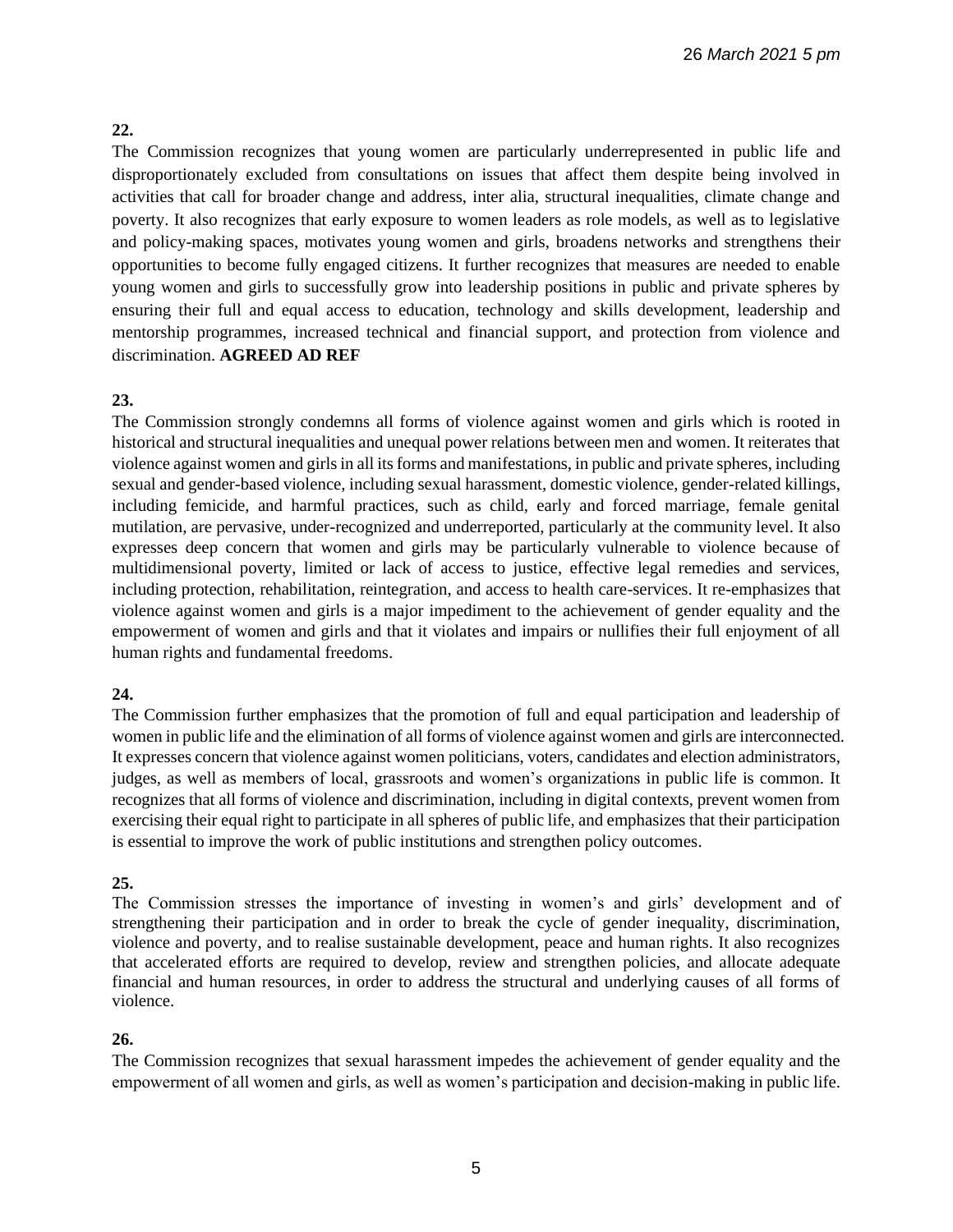It stresses that sexual harassment in private and public spaces, including in educational institutions and the workplace, as well as in digital contexts, leads to a hostile environment.

### **27.**

The Commission further recognizes that the growing impact of violence against women and girls in digital contexts, especially on social media, and the lack of preventive measures, and remedies, underline the need for action by Member States in partnership with other stakeholders. It also recalls that emerging forms of violence, such as cyberstalking, cyberbullying and privacy violations are affecting a high percentage of women and girls and compromising inter alia their health, emotional and psychological well-being and safety.

### **28.**

The Commission acknowledges the need to address the effects of armed conflict and post-conflict situations on women and girls, including victims and survivors of sexual violence.

### **29.**

The Commission expresses its concern that certain aspects of mobility and transportation, including inaccessible platforms, overcrowded carriages, or poorly lit stops can create barriers for women and girls and can expose them to violence, including attacks, harassment and other threats to their safety, limiting their ability to move freely and safely in the public sphere. **AGREED AD REF**

### **30.**

The Commission acknowledges the importance of combating trafficking in persons in order to prevent and eliminate all forms of violence against women and girls, and in this regard stressing the importance of the full and effective implementation of the Protocol to Prevent, Suppress and Punish Trafficking in Persons, Especially Women and Children, supplementing the United Nations Convention against Transnational Organized Crime, as well as of the United Nations Global Plan of Action to Combat Trafficking in Persons. **AGREED AD REF**

# **31.**

The Commission expresses concern that the COVID-19 pandemic is having a disproportionate impact on women and girls and is deepening pre-existing inequalities that perpetuate multiple and intersecting forms of discrimination, as well as racism, stigmatization and xenophobia, and that it has further exacerbated vulnerabilities in their social and economic situations, including their access to essential health-care services and access to education, especially of girls who have been particularly at risk of dropping out of and not returning to schools, as well as their safety, well-being and livelihood. It further expresses deep concern over the increased demand for unpaid care and domestic work and the reported surge of all forms of violence, including sexual and gender-based violence, during confinement as well as harmful practices, such as, child, early and forced marriage and female genital mutilation. It further expresses deep concern that these disproportionate impacts compound existing obstacles to women's full and effective participation and decision-making in public life. **AGREED AD REF**

# **32.**

The Commission emphasizes the critical role that women have played and continue to play in COVID-19 pandemic response efforts as well as in economic recovery and growth. It recalls that women are the vast majority of frontline health and social workers and that they are significantly engaged in the delivery of essential and public services and recognizes the need to ensure their access to decent work, just and favourable work conditions, including living wages, equal pay for work of equal value and universal access to social protection supported by national strategies, policies, action plans and adequate resources and further emphasizes that it is necessary to strengthen the full, equal, and meaningful participation and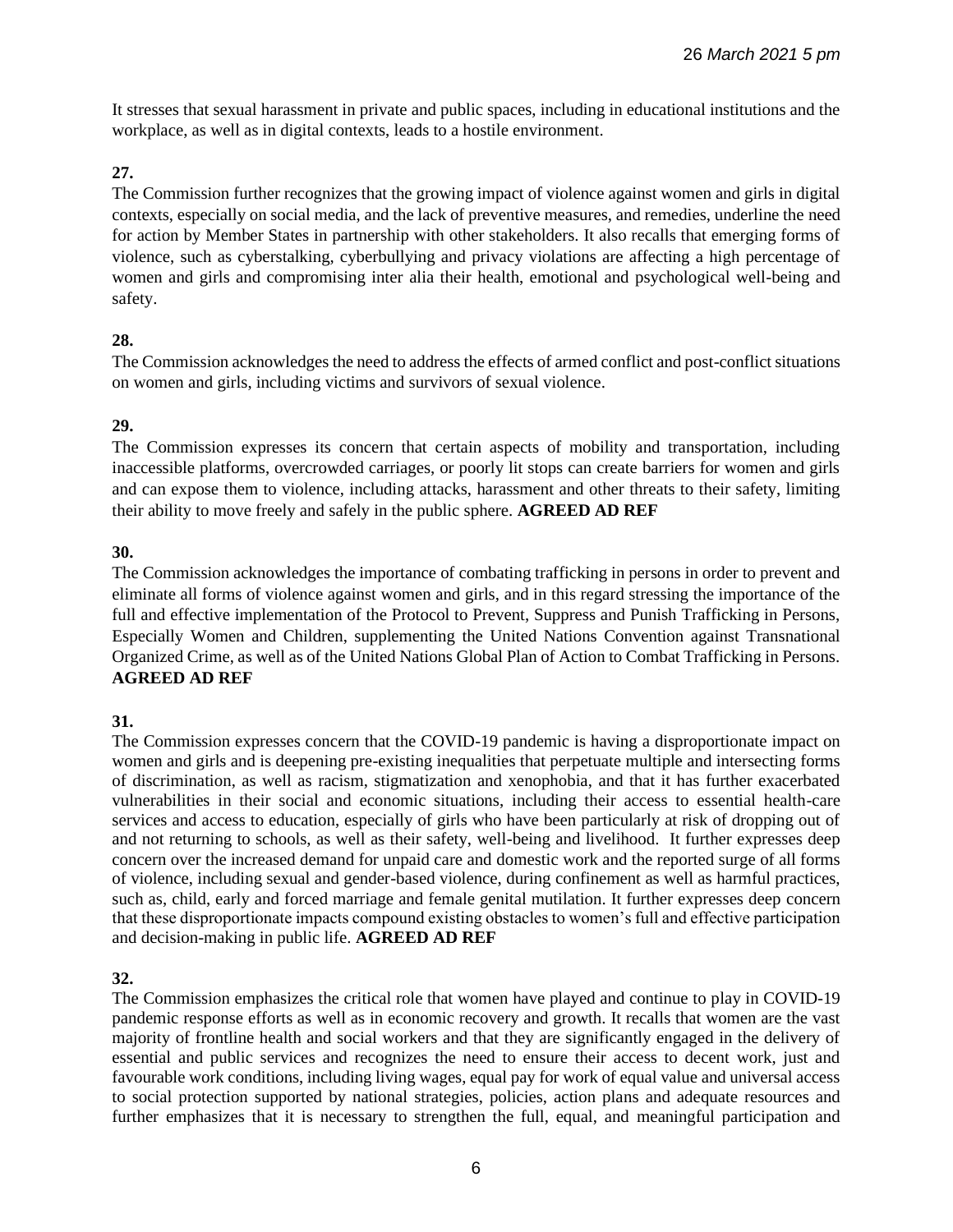leadership of women, including women with disabilities, in all stages of COVID-19 response and recovery. The Commission also recognizes that the fight against the COVID-19 pandemic requires a global response based on solidarity and renewed multilateral cooperation and sustainable and inclusive recovery strategies to reduce risks of future shocks and that all national responses are implemented with full respect for human rights. It further expresses deep concern that despite international agreements, initiatives, and general declarations, there is an uneven distribution of COVID-19 vaccines worldwide. **AGREED AD REF**

### **33.**

The Commission recognizes that progress in achieving gender equality and the empowerment of all women and girls, and the full enjoyment of their human rights, has been held back owing to the persistence of historical and structural unequal power relations between women and men, poverty, inequalities and disadvantages in access to, ownership of and control over resources, growing gaps in equality of opportunity and limited access to social protection systems and public services, including universal health-care services and education, gender-based violence, discriminatory laws and policies, negative social norms and gender stereotypes and the unequal sharing of unpaid care and domestic work. It stresses the urgency of eliminating those structural barriers in order to realize gender equality and the empowerment of all women and girls, which translate into their full and effective participation and decision-making in public life. **AGREED AD REF**

### **34.**

The Commission expresses concern that persisting structural barriers are compounding existing obstacles to women's full and effective participation and decision-making in public life and the elimination of violence. It notes that the current pace of progress is too slow, and that expediting progress is crucial to achieving the Sustainable Development Goals by 2030. **AGREED AD REF**

### **35.**

The Commission acknowledges that multiple and intersecting forms of discrimination and marginalization are obstacles to women's full and effective participation and decision-making in public life as well as to the elimination of violence. It respects and values the diversity of situations and conditions of women and girls and recognizes that some women face particular barriers to their empowerment. It also stresses that while all women and girls have the same human rights, women and girls in different contexts have particular needs and priorities, requiring appropriate responses. **AGREED AD REF**

### **36.**

The Commission recognizes the right of women and girls with disabilities to full, meaningful and effective participation and inclusion in society, and that women and girls with disabilities should have the opportunity to be actively involved in all aspects of public, political, economic, cultural, social and family life, on an equal basis with all others. **AGREED AD REF**

# **37.**

The Commission recognizes that indigenous women and girls, regardless of age, often face violence and higher rates of poverty, limited access to health-care services, information and communications technology, infrastructure, financial services, education and employment for women, and as well as discrimination and exclusion of women from public life and decision-making, including in relation to communal and traditional indigenous lands and use of their natural resources, while also recognizing their cultural, social, economic, political and environmental contributions, including their contributions to climate change mitigation and adaptation. **AGREED AD REF**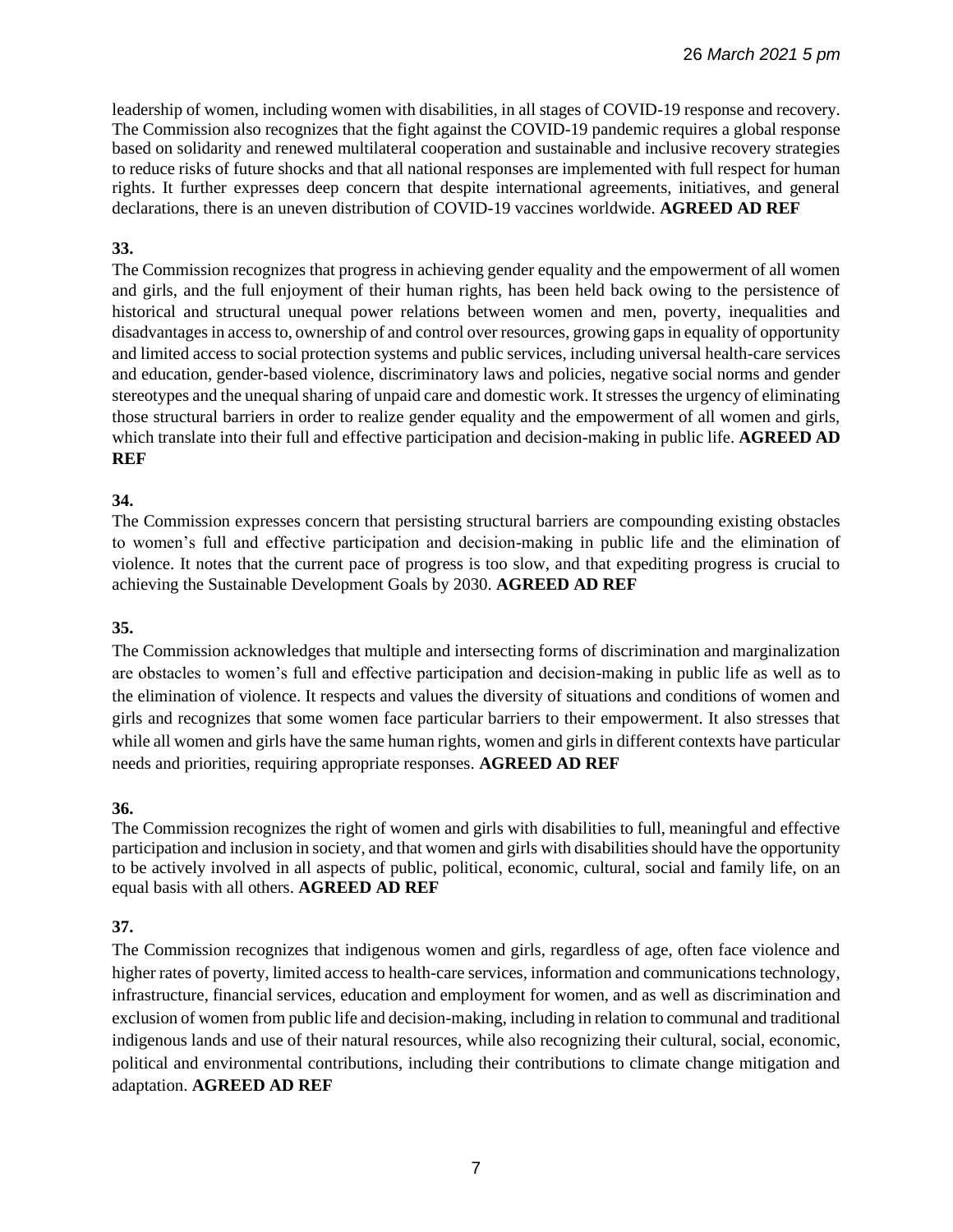# **38.**

The Commission recognizes the important role and contribution of rural women in the eradication of poverty and in enhancing sustainable agricultural and rural development, as well as sustainable fisheries. It highlights the importance of ensuring that the perspectives of all rural women and girls are taken into account, and that women, and girls as appropriate, fully and equally participate in the design, implementation, follow-up and evaluation of policies and activities that affect their livelihoods, well-being and resilience. **AGREED AD REF**

# **39.**

The Commission recognizes the positive contribution of migrant women and girls and their potential to foster inclusive growth and sustainable development in their countries of origin, transit and destination; underlines the value and dignity of migrant women's labour, in all sectors, including in care and domestic work; encourages appropriate steps to ensure their full, equal and meaningful participation in the development of local solutions and opportunities as well as efforts to improve public perceptions of migrants and migration and to address the special situation and vulnerability of migrant women and girls, particularly migrant women employed in the informal economy and in less skilled work to abuse and exploitation, underlining in this regard the obligation of States to protect, respect and fulfil the human rights of all migrants. **AGREED AD REF**

# **40.**

The Commission recognizes that women's full and effective participation in public life depends on enabling factors such as economic independence and full and equal access to quality education, training, decent work and equal pay for work of equal value, universal health coverage, prioritizing the availability, accessibility and acceptability of health services, social protection, including for those in non-standard or informal employment and self-employment, sustainable infrastructure and public services, affordable and quality care services, as well as the reduction, recognition and redistribution of unpaid care and domestic work. It further recognizes the need to promote social inclusion in domestic policies and to promote and enforce non-discriminatory laws. **AGREED AD REF**

# **41.**

The Commission recognizes the potential benefits of new forms of information and communications technology (ICTs) and artificial intelligence, that enable the participation of women and girls in public life, while more attention needs to be paid to the impacts of such technology on all women and girls. It also recognizes that digital platforms can become public spaces in which new strategies to influence policy and politics are forged and where women and girls can exercise their right to participate fully and effectively in public life. It notes that new technological developments can also perpetuate existing patterns of inequality and discrimination, including in the algorithms used in artificial intelligence-based solutions. It also notes the importance of promoting equal access to ICTs and to the Internet for all women and girls, increasing women's access to digital technologies to enhance their productivity and mobility in the labour market, working towards closing digital divides, including the gender digital divide, ensuring that programmes, services and infrastructure are adaptable and suited to tackle different technological barriers, including literacy, and targeting science, technology and innovation strategies to reduce inequalities and promote the empowerment of all women and girls and women's full and effective participation in public life. **AGREED AD REF**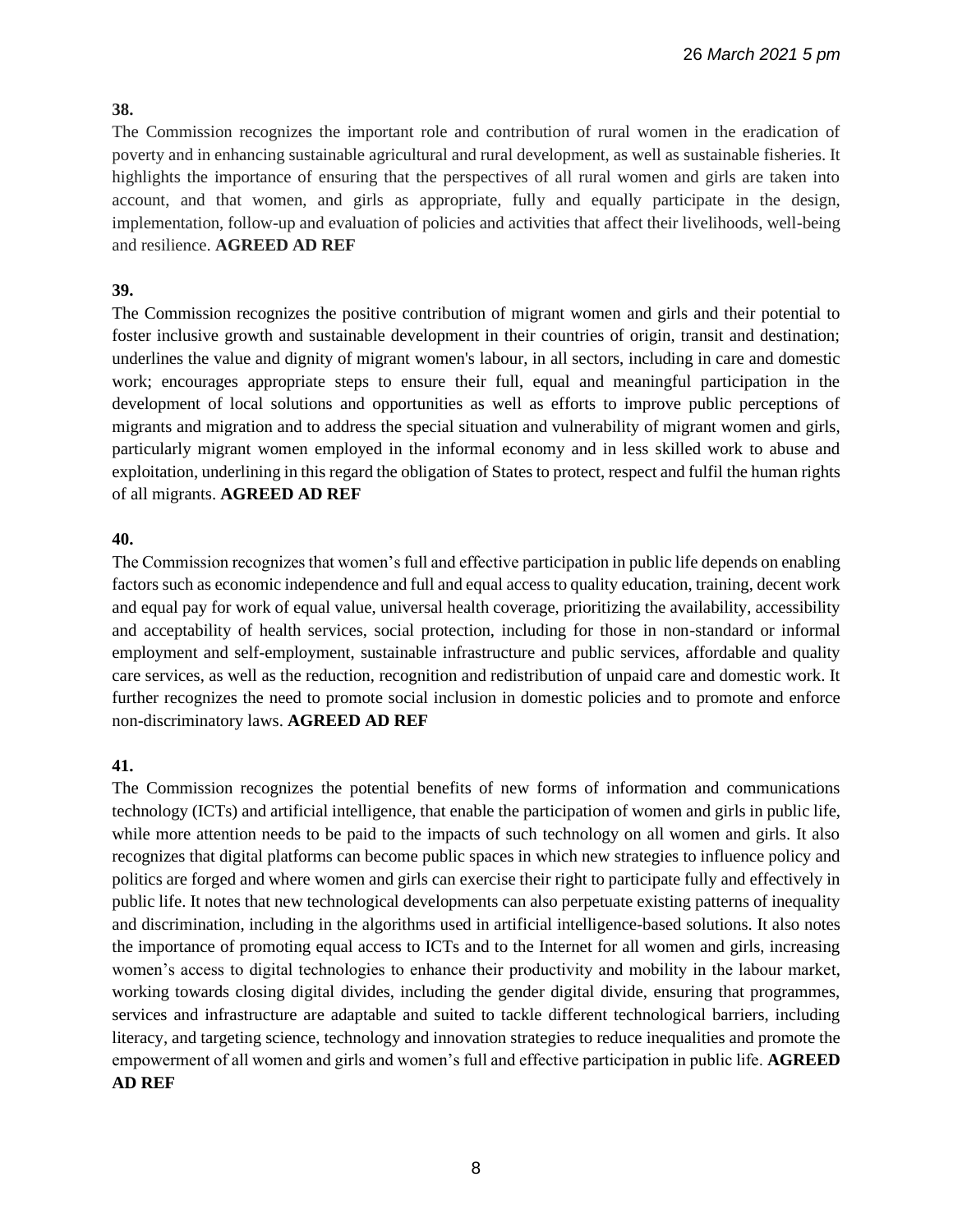# **42.**

The Commission reaffirms the right to education for all women and girls and stresses that equal access to inclusive, equitable and high-quality education significantly contributes to the achievement of gender equality and the empowerment of all women and girls, by providing them with opportunities, knowledge, capacity, aptitudes, skills, ethical values and understanding to enable women's full and effective participation in public life. It recognizes that, despite gains in providing access to education, girls are still more likely than boys to remain excluded from education and that gender-specific barriers to girls' equal enjoyment of their right to education include, among others, the feminization of poverty, child labour undertaken by girls, child, early and forced marriage, female genital mutilation, early and repeated pregnancies, all forms of gender-based violence, including sexual violence and harassment on the way to and from and at school, and bullying and cyberbullying in their technology-mediated environment, the lack of safe and adequate sanitation facilities, including for menstrual hygiene management, the disproportionate share of unpaid care and domestic work performed by girls, and gender stereotypes and negative social norms that lead families and communities to place less value on the education of girls than that of boys, which may influence the parents' decision on allowing girls to attend schools. **AGREED AD REF**

# **43.**

The Commission remains deeply concerned by the persistence of high female illiteracy rates and gender stereotyped roles of women and men, which inhibit women's equal participation in employment, leading to occupational segregation, including the widespread underrepresentation of women and girls in many fields of science and technology, which represents a loss of talent and perspectives, hinders economic development and women's economic empowerment and can contribute to the gender pay gap. **AGREED AD REF**

# **44.**

The Commission underlines the importance of leveraging education, including digital competencies, STEM, information and communication technologies, bolstering key dimensions such as creativity, entrepreneurship, critical thinking and soft skills, strengthening adequate access to education, training and skill development opportunities for women and girls, and promoting lifelong learning opportunities for all. **AGREED AD REF**

# **45.**

The Commission reaffirms the right of every human being to the enjoyment of the highest attainable standard of physical and mental health, without distinction of any kind, and recognizes that its full realization is vital for women's and girls' lives and well-being and for their ability to participate in public and private life, and that it is crucial for achieving gender equality and empowering all women and girls. It recognizes that targeting and eliminating the root causes of gender inequality, discrimination, stigma and violence in health-care services, including the unequal and limited access to public health services is important for all women and girls.

# **46.**

The Commission recognizes that women and girls undertake a disproportionate share of unpaid care and domestic work and that such uneven distribution of responsibilities limits women's ability to participate in decision making processes and occupy leadership positions, and poses significant constraints on women's and girls' completion of, or progress in, education and training, on women's entry and re-entry and advancement in the paid labour market and on their economic opportunities and entrepreneurial activities.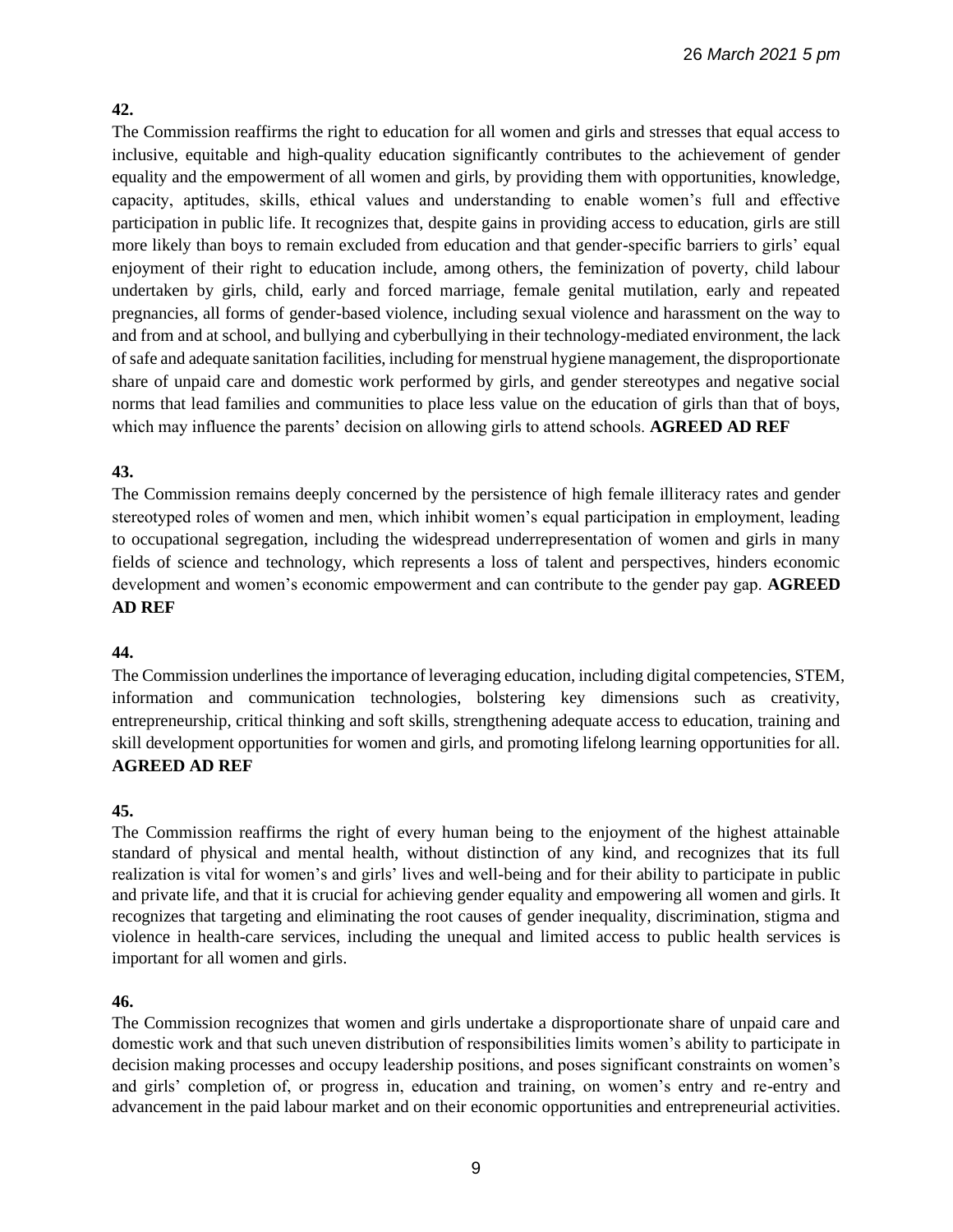It stresses the need to recognize and adopt measures to reduce, redistribute and value the disproportionate share of unpaid care and domestic work by promoting the equal sharing of responsibilities between women and men within the household and by prioritizing, inter alia, sustainable infrastructure, social protection policies and accessible, affordable and quality social services, including care services, childcare, maternity, paternity or parental leave. **AGREED AD REF**

# **47.**

The Commission recognizes that the sharing of family responsibilities creates an enabling family environment for women's economic empowerment in the changing world of work, which contributes to development, that women and men make a significant contribution to the welfare of their family, and that, in particular, women's contribution to the home, including unpaid care and domestic work, which is still not adequately recognized, generates human and social capital that is essential for social and economic development.

### **48.**

The Commission acknowledges the benefit of implementing family-oriented policies aimed at, inter alia, achieving gender equality and the empowerment of all women and girls, the full participation and decisionmaking of women in public life, work-family balance, the self-sufficiency of the family unit and recognizes the need to ensure that all social and economic development policies are responsive to the changing needs and expectations of families in fulfilling their numerous functions and that the rights, capabilities and responsibilities of all family members are respected**.**

### **49.**

The Commission notes that universal access to social protection plays a central role in reducing inequality, eradicating poverty in all its forms and dimensions and promoting opportunities for women's full and effective participation and decision-making in public life as well as the elimination of violence. It reiterates that everyone has the right to a standard of living adequate for the health and well-being of themselves and their families, including food, clothing, housing and medical care and necessary social services, and that motherhood and childhood are entitled to special care and assistance. The Commission, however, is concerned that gaps in coverage remain, especially for women and girls. It recognizes that social protection systems can make a critical contribution to the fulfilment of human rights for all, in particular for those who are trapped in poverty and those who are marginalized or in vulnerable situations and subject to discrimination.

### **50.**

The Commission notes the vital importance of birth registration for the realization of all human rights, including the right to social security, as well as access to social protection systems, and for participation and decision-making in public life, and expresses concern at the low levels of birth registration among some indigenous women and girls, women and girls with disabilities, migrant women and girls, women and girls in rural areas, and women belonging to national or ethnic, religious and linguistic minorities. It expresses further concern that all persons without birth registration and citizenship documents may be more vulnerable to marginalization, exclusion, discrimination, violence, statelessness, exploitation and abuse. **AGREED AD REF**

# **51.**

The Commission expresses concern that the feminization of poverty persists and emphasizes that the eradication of poverty in all its forms and dimensions, including extreme poverty, is indispensable for women's economic empowerment, their full and effective participation and decision-making in public life,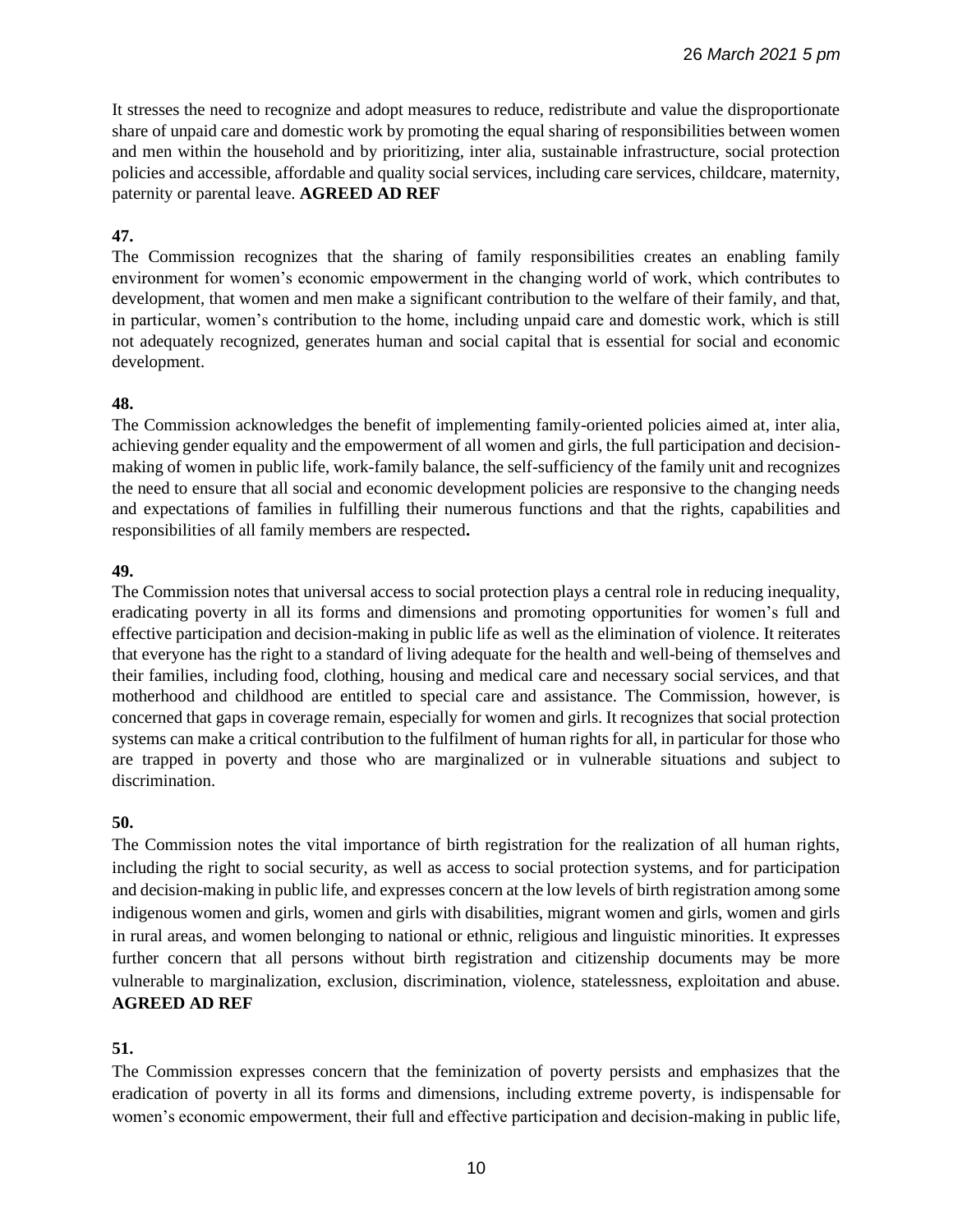elimination of violence, and the achievement of sustainable development. It further acknowledges the mutually reinforcing links between the achievement of gender equality and the empowerment of all women and girls and the eradication of poverty, and the need to ensure an adequate standard of living for women and girls throughout the life course and the importance of supporting countries in their efforts to eradicate poverty in all its forms and dimensions. **AGREED AD REF**

### **52.**

The Commission expresses its concern about the continuing significant gender gaps in labour force participation and leadership, wages, income, pensions and social protection, and access to and control over financial, economic and productive resources, as well as occupational segregation, the undervaluation of female-dominated industries, unequal working conditions, the limited opportunities for career advancement and the over-representation of women in informal and non-standard forms of employment. It also expresses deep concern that women's educational gains are yet to translate into equal access to full employment and decent work, with consequent long-term adverse effects on the development of any society, and that the persistence of high female illiteracy rates and gender stereotypes inhibit women's equal participation in employment. **AGREED AD REF**

### **53.**

The Commission stresses the need to promote women's full participation in the formal economy, in particular in economic decision-making, and their equal access to full and productive employment, decent work and social protection, ensuring that women and men enjoy equal treatment in the workplace, as well as equal pay for equal work or work of equal value, and access to power and decision-making. It reaffirms the importance of investing in women in all sectors in the economy, including by supporting women-led businesses and facilitating the access of women to finance, training, technology, markets, sustainable and affordable energy and transport and trade. **AGREED AD REF**

### **54.**

The Commission reaffirms the importance of significantly increasing investments to close resource gaps for achieving gender equality and the empowerment of all women and girls through, inter alia, the mobilization of adequate financial resources from all sources, including domestic and international resource mobilization and allocation, the full implementation of official development assistance commitments and combating illicit financial flows, so as to build on progress achieved and strengthen international cooperation, including North-South, South-South and triangular cooperation, bearing in mind that South-South cooperation is not a substitute for, but rather a complement to, North-South cooperation. **AGREED AD REF**

### **55.**

The Commission recognizes the importance of a conducive external environment in support of national efforts towards the empowerment of women, through promoting the control, ownership, management and participation of women in all sectors and levels, which includes the mobilization of adequate financial resources, capacity-building and the transfer of technology on mutually agreed terms, which in turn would enhance the use of enabling technologies to promote women's entrepreneurship and economic empowerment. **AGREED AD REF**

# **56.**

The Commission recognizes further the special needs of all women and girls living in areas affected by humanitarian emergencies and in areas affected by terrorism, and recognizes that global health threats, the adverse impacts of climate change, more frequent and intense natural disasters, armed conflicts, violent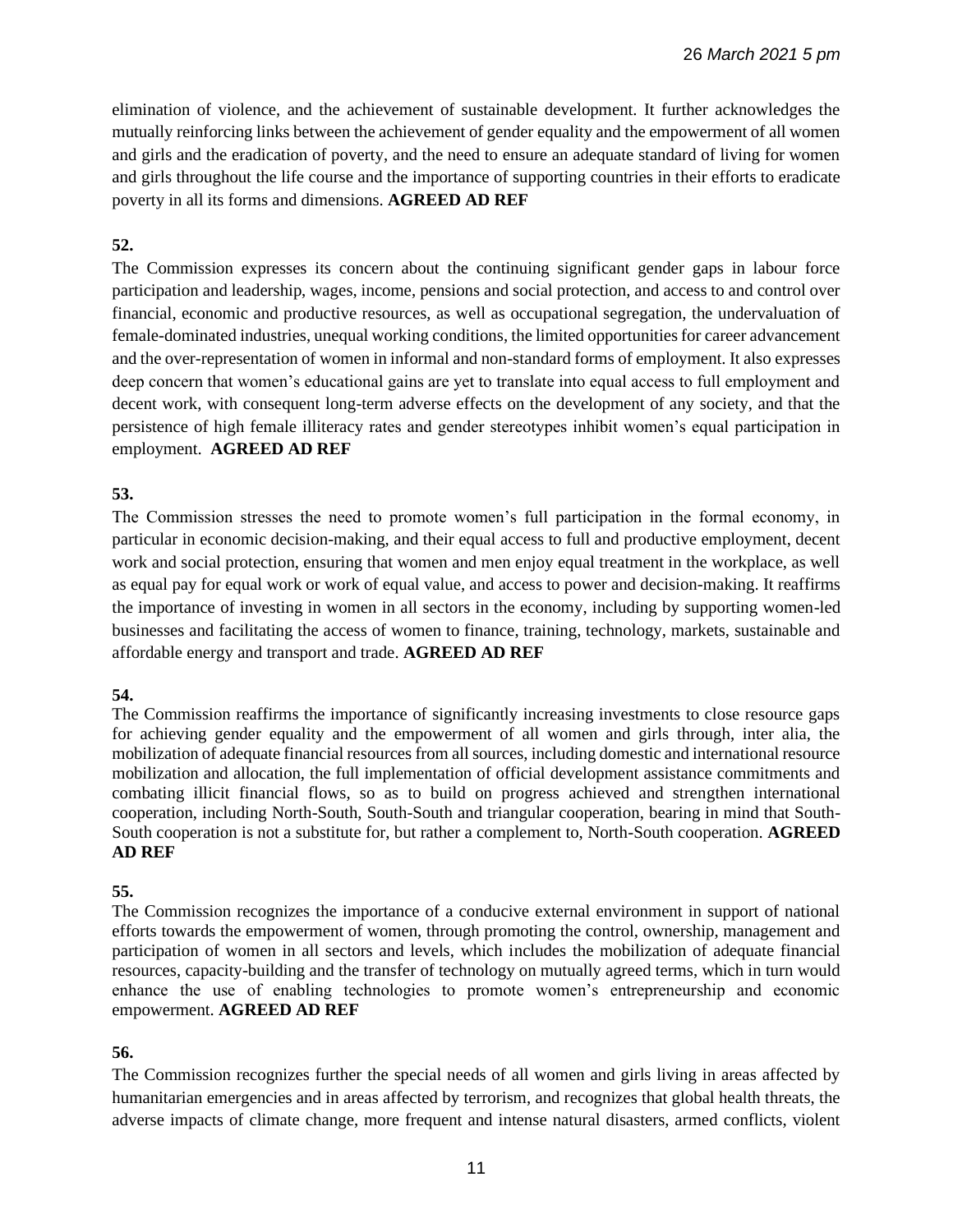extremism as and when conducive to terrorism, and related humanitarian emergencies and the forced displacement of people threaten to reverse much of the development progress made in recent decades and have particular negative impacts on women and girls, especially in developing countries, that need to be duly assessed and addressed. It is further deeply concerned that women and girls living in these areas face particular barriers in accessing water and sanitation, as well as menstrual hygiene management, and that they shoulder the main burden of collecting household water and of care responsibilities, including those arising from waterborne diseases, in many parts of the world. **AGREED AD REF**

# **57.**

The Commission recognizes the important role of women in the prevention and resolution of armed conflicts and in peacebuilding and, in this regard, stresses the importance of the full, effective and meaningful participation of women, including by increasing their role in peace processes, as well as in decision-making in efforts for the maintenance and promotion of peace and security, and reiterates the importance of engaging men and boys as partners in promoting such participation.

### **58.**

The Commission welcomes the major contributions made by civil society, including women's and community-based organizations, feminist groups, women human rights defenders, girls' and youth-led organizations and trade unions in placing the interests, needs and visions of women and girls on local, national, regional and international agendas, including the 2030 Agenda. It also recognizes the importance of having an open, inclusive and transparent engagement with civil society in the implementation of measures to achieve gender equality and the empowerment of women and girls.

# **59.**

The Commission also recognizes that negative social norms and gender stereotypes can be reinforced by the media, advertising, and film industries and stresses the important role the media can play, while ensuring the full, equal and meaningful participation of women in media, in the achievement of gender equality and the empowerment of all women and girls, including through non-discriminatory and gendersensitive coverage.

### **60.**

The Commission also recognizes the importance of the full engagement of men and boys as agents and beneficiaries of change, and as strategic partners and allies in the promotion of women's full and effective participation and decision-making in public life as well as the elimination of violence and in the achievement of gender equality and the empowerment of all women and girls.

# **61.**

The Commission urges governments at all levels and as appropriate, with the relevant entities of the United Nations system and international and regional organizations, within their respective mandates and bearing in mind national priorities, and invites civil society, inter alia, women's organizations, youth-led organizations, feminist groups, faith-based organizations, the private sector and, national human rights institutions, where they exist, and other relevant stakeholders, as applicable, to take the following actions:

### *Strengthen normative, legal and regulatory frameworks*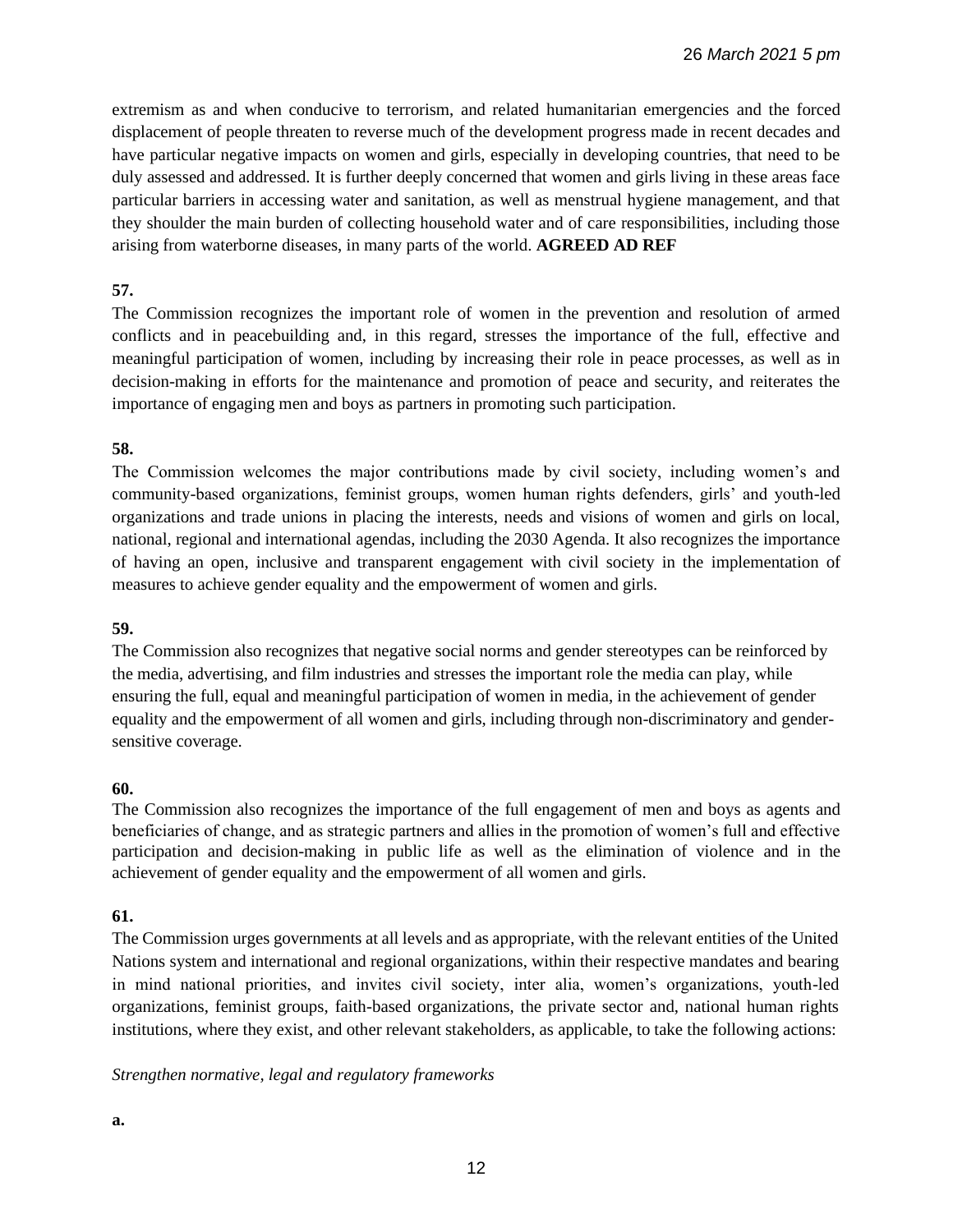Take action to fully implement existing commitments and obligations with respect to the achievement of gender equality and the empowerment of all women and girls, and the full and equal enjoyment of their human rights and fundamental freedoms without discrimination of any kind so as to improve women's full and effective participation and decision-making in public life, as well as the elimination of violence; **AGREED AD REF**

### **b.**

Consider ratifying or acceding to, as a matter of particular priority, the Convention on the Elimination of All Forms of Discrimination against Women and the Convention on the Rights of the Child, and the Optional Protocols thereto, limit the extent of any reservations, formulate any such reservations as precisely and as narrowly as possible to ensure that no reservations are incompatible with the object and purpose of the Conventions, review their reservations regularly with a view to withdrawing them, withdraw reservations that are contrary to the object and purpose of the relevant Convention and implement the Conventions fully by, inter alia, putting in place effective national legislation and policies; **AGREED AD REF**

### **c.**

Consider ratification of and, for those that have done so, implementation of the fundamental conventions of the International Labour Organization, and note the importance of other relevant international labour standards, namely the Social Security (Minimum Standards) Convention, 1952 (No. 102), the Social Protection Floors Recommendation, 2012 (No. 202) and the Transition from the Informal to the Formal Economy Recommendation, 2015 (No. 204) of the International Labour Organization, as well as the Domestic Workers Convention, 2011 (No. 189), on decent work for domestic workers, and other relevant standards of the International Labour Organization;

# **d.**

Refrain from promulgating and applying any unilateral economic, financial or trade measures not in accordance with international law and the Charter of the United Nations that impede the full achievement of economic and social development, particularly in developing countries;

### **e.**

Take measures to achieve women's equal and meaningful participation and equal opportunities for leadership at all levels of decision-making in political, economic, social and cultural life and remove all structural barriers, inter alia, legal, institutional, economic, social or cultural, that prevent participation of women and girls;

# **f.**

Review and reform laws and policies that discriminate against women and girls and hinder women's equal participation in all aspects of public life, and implement targeted measures to address, inter alia, all forms of discrimination as well as violence against women and girls, ensuring women's and girls' access to justice and accountability for violations of their human rights; **AGREED AD REF**

# **g.**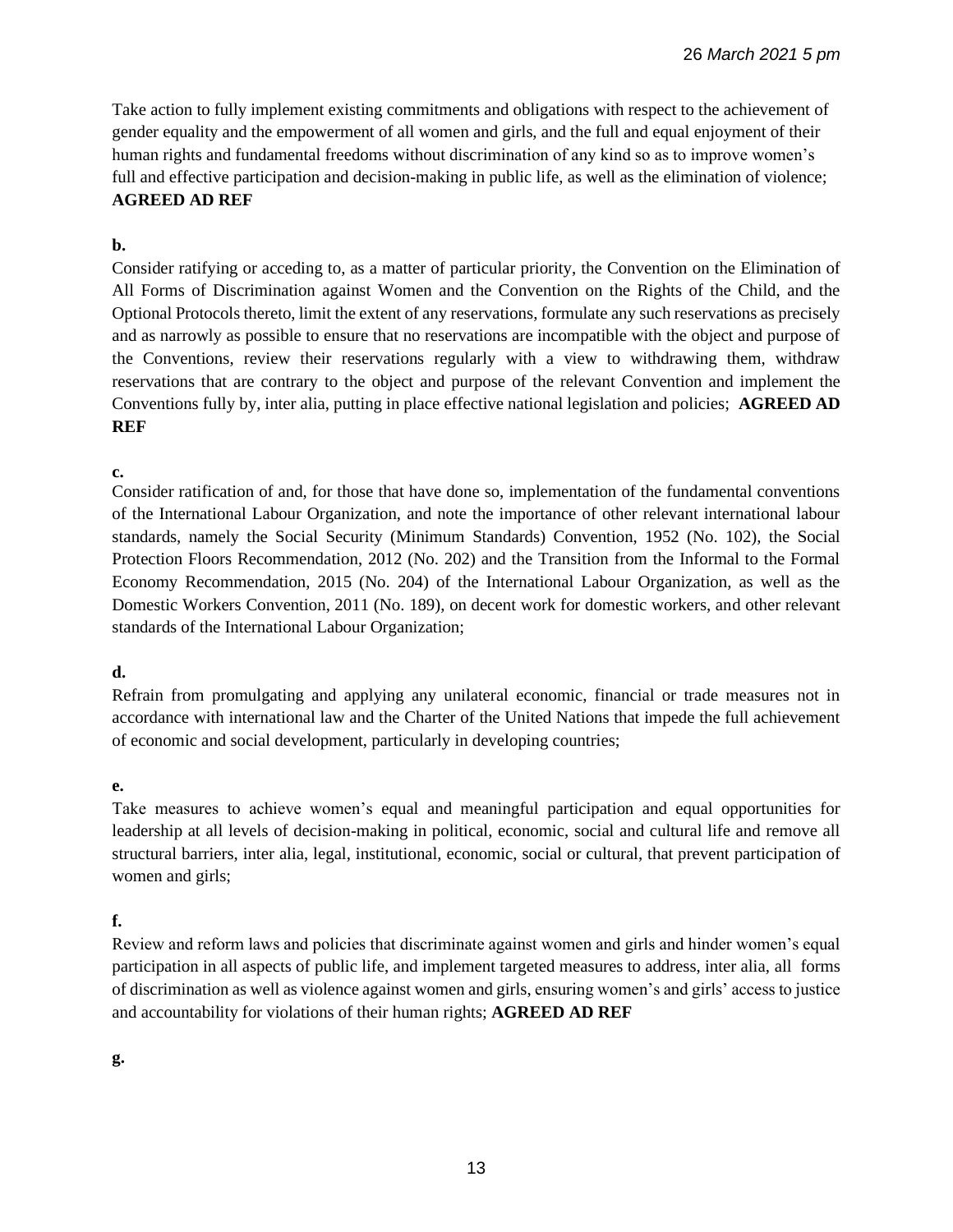Enact or strengthen and enforce laws and regulatory frameworks that ensure equality and eliminate discrimination against women and girls, inter alia, laws and frameworks that prohibit discrimination based on pregnancy, motherhood, marital status or age as well as other forms of discrimination;

# **h.**

Protect and promote the rights to freedom of association, peaceful assembly and collective bargaining so as to, inter alia, enable all women workers to organize, join and participate at all levels in unions, workers' and employers' organisations, cooperatives and business associations, while recognizing that those legal entities are created, modified and dissolved in accordance with national law and taking into account each State's international legal obligations;

# **i.**

Protect and promote the right to freedom of opinion and expression and women's equal rights to engage in political activities, and public life as a whole, to ensure women of all ages, without discrimination of any kind, fully, equally and meaningfully participate at all levels of decision-making and in all sectors, including through political parties and civil society, women's and youth-led organisations, free from violence and harassment, including bullying or threats;

# **j.**

Set specific targets and timelines to achieve gender balance in executive, legislative and judicial branches of government at all levels and in all areas, including in, inter alia, commissions, specialized committees, task forces, and achieve these through relevant measures, such as affirmative actions, appropriate temporary special measures, inter alia quotas, appointments, training programmes and targeted outreach to women, including young women and women who are in vulnerable situations; **AGREED AD REF** 

### **k.**

Take all necessary measures to encourage political parties to nominate equal numbers of women and men as candidates, promote equal leadership in party structures and mainstream a gender perspective into party programmes; **AGREED AD REF**

### **l.**

Encourage the implementation of measures and mechanisms, including appropriate mechanisms to track progress, to achieve the goal of 50/50 gender balance at all levels of elected positions; **AGREED AD REF**

### **m.**

Develop and implement policies and programmes, including through appropriate funding and innovative measures to promote women as leaders, executives and managers, in all areas, in particular in strategic economic, social and political decision-making positions, with the goal of achieving gender balance at all levels; **AGREED AD REF**

### **n.**

Ensure that the perspectives of women, and girls as appropriate, are taken into account in armed conflict and post-conflict situations and in humanitarian emergencies and that they effectively and meaningfully participate, on equal terms with men, in the design, implementation, follow-up and evaluation of policies and activities related to conflict prevention, peace mediation, peacebuilding and post-conflict reconstruction, as well as take into account the perspective of women and girls who are internally displaced and who are refugees; and ensure that the human rights of all women and girls are fully respected and protected in all response, recovery and reconstruction strategies and that appropriate measures are taken to eliminate all forms of violence and discrimination against women and girls in this regard.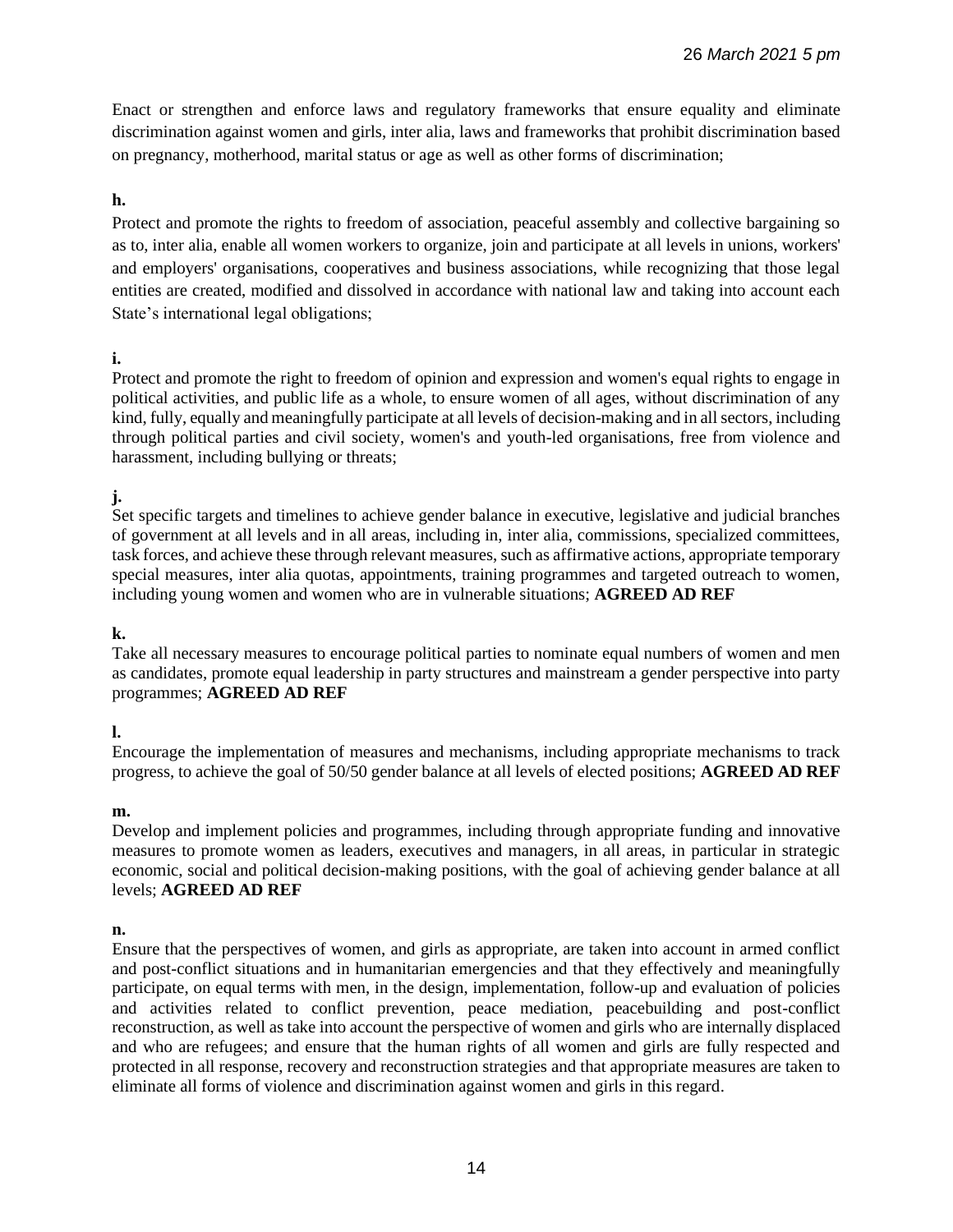#### **o.**

Strengthen the capacity of national statistical offices and other relevant government institutions to collect, analyse and disseminate data, disaggregated by income, sex, age, race, ethnicity, migration status, disability, geographic location and other characteristics relevant in national contexts, to support the design, implementation and tracking of policies aimed at improving women's full and effective participation and decision-making in public life, as well as to assess laws, policies, strategies and programs to prevent and eliminate violence against women and girls, and enhance partnerships and the mobilization, from all sources, of financial and technical assistance to enable developing countries to systematically design, collect and ensure access to high-quality, reliable and timely disaggregated data and gender statistics; **AGREED AD REF**

#### *Prevent and eliminate violence against women in public life*

### **p.**

Eliminate, prevent and respond to all forms of violence against women and girls in public and private spaces, through multisectoral and coordinated approaches to investigate, prosecute and punish the perpetrators of violence against women and girls and end impunity, and to provide protection and equal access to appropriate remedies and redress to comprehensive social, health and legal services for all victims and survivors to support their full recovery and reintegration into society, including by providing access to psychosocial support and rehabilitation, and access to affordable housing and employment, and bearing in mind the importance of all women and girls living free from violence, such as sexual and gender-based violence, including sexual harassment, domestic violence, gender-related killings, including femicide, as well as elder abuse; and address the structural and underlying causes of violence against women and girls through enhanced prevention measures, research and strengthened coordination, monitoring and evaluation by, inter alia, encouraging awareness-raising activities, including through publicizing the societal and economic costs of violence, and working with local communities;

### **q.**

Enact or strengthen and enforce laws and policies to eliminate all forms of violence and harassment against women of all ages in the world of work, in public and private spheres, and provide means of effective redress in cases of noncompliance; ensure safety for women in the workplace; address the multiple consequences of violence and harassment, considering that violence against women and girls is an obstacle to gender equality and women's economic empowerment; and develop measures to promote re-entry of victims and survivors of violence into the labour market;

### **r.**

Pursue programmes and strategies to prevent and eliminate harassment in public and private spaces, including in digital contexts, inter alia, cyberbullying and cyberstalking, with an emphasis on effective legal, preventive and protective measures for victims and those who are at risk of harassment; **AGREED AD REF**

# **s.**

Eliminate harmful practices, such as female genital mutilation and child, early and forced marriage, which may have long-term effects on girls' and women's lives, health and bodies, including increased vulnerability to violence and sexually transmitted diseases, and which negatively affect opportunities to participate in public life, and which continue to persist in all regions of the world despite the increase in national, regional and international efforts, including by empowering all women and girls, working with local communities to combat negative social norms that condone such practices and empowering parents and communities to abandon such practices, confronting family poverty and social exclusion and ensuring that girls and women at risk or affected by these practices have access to social protection and public services, including education, and health care;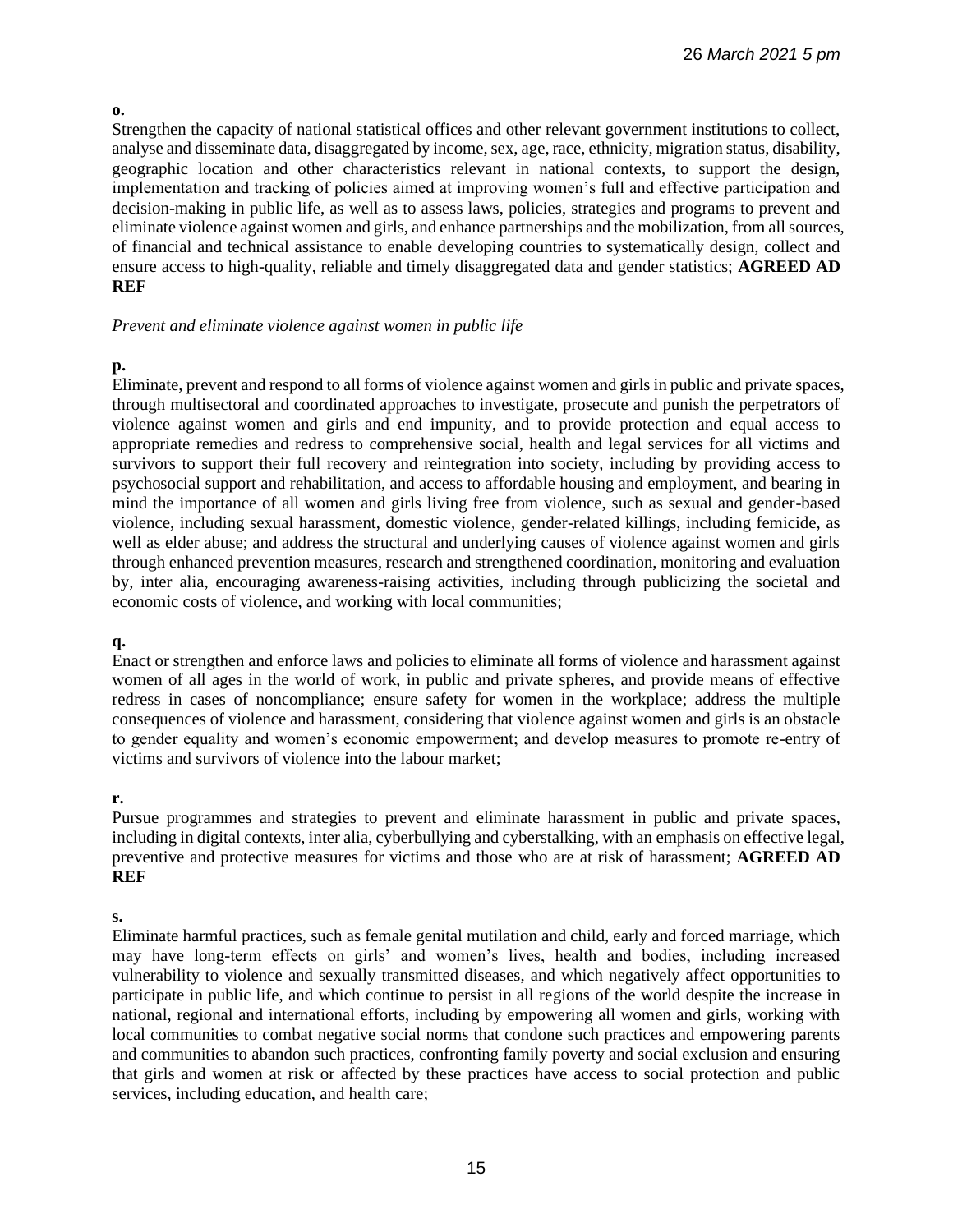### **t.**

Build the capacity of public officials in executive, legislative and judicial branches of the government to adopt enhanced prevention measures to address all forms of violence against women and girls, including in digital contexts, and respond to incidents, enforce judicial and complaints mechanisms and sensitize officials by ensuring their training on the different and specific needs of women and girls who have been subjected to violence so they are not revictimized when seeking justice and redress;

### **u.**

Ensure women's and girls' unimpeded access to justice and to effective legal assistance so that they can make informed decisions regarding, inter alia, legal proceedings, so that all cases of violence are brought to justice, including the cases related to victims and also ensure that all victims have access to just and effective remedies for the harm that they have suffered, including through the adoption of national legislation where necessary;

### **v.**

Take measures to create a safe and enabling environment so that women are protected from all forms of violence and discrimination for engaging in public life, including in digital contexts, and take practical steps to prevent and address violence, including by combating impunity and ensuring that those responsible for violations and abuses are promptly brought to justice;

### **w.**

Mainstream a gender perspective in the conceptualization, development and implementation of digital technologies and related policies and promote the participation of women in order to address violence and discrimination against women and girls in digital contexts, inter alia by encouraging digital technology companies, including Internet service providers, to respect standards and implement transparent and accessible reporting mechanisms;

### *Strengthen gender-responsive institutional reforms*

# **x.**

Take measures to achieve gender balance in leadership positions in decision-making bodies at all levels, develop transformative approaches and changes in institutional structures and practices, and use the gender mainstreaming strategy to accelerate the implementation of legislation and public and fiscal policies, including, through gender-responsive budgeting for the achievement of gender equality and the empowerment of all women and girls; **AGREED AD REF**

### **y.**

Ensure that the perspectives of all women and girls are taken into account, and that women, and girls as appropriate, fully and equally participate in the design, implementation, follow-up and evaluation of policies and activities that affect their livelihoods, well-being and resilience, and that women and their organizations, and girl- and youth-led organizations, are fully, safely and actively able to participate in the decision-making process, policies and institutions at all levels; **AGREED AD REF**

### **z.**

Strengthen the capacity of national machineries for gender equality and the empowerment of all women and girls, by providing sufficient allocation of financial, technical and human resources, to enable them to effectively carry out their mandates; **AGREED AD REF** 

#### **aa.**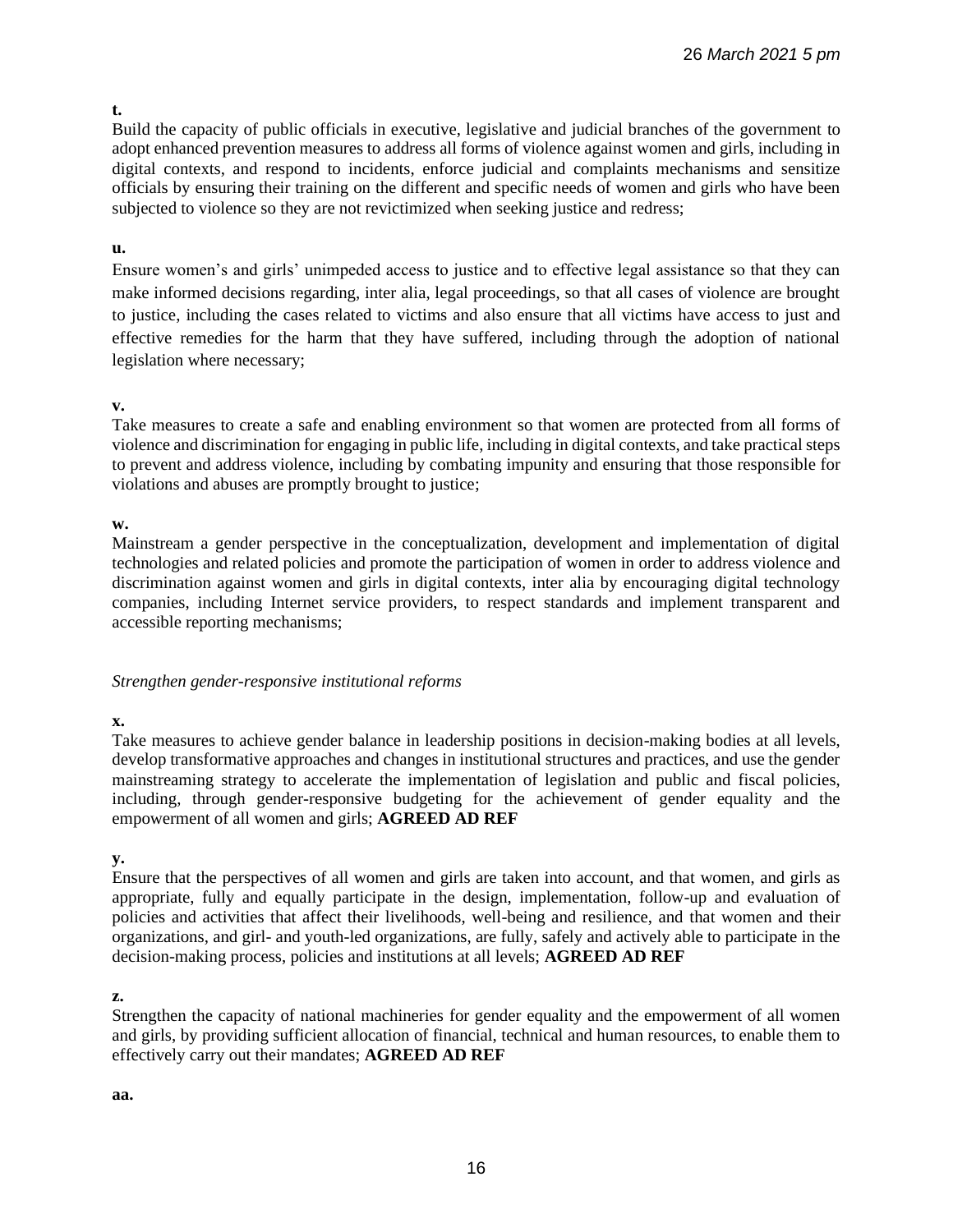Take account of the specific needs of women and girls in COVID-19 response and recovery efforts, and increase women's leadership in those efforts, including through promoting gender balance in task forces, standing committees and other decision-making bodies; as well as promote the participation of members of women's organizations in decision-making bodies and processes, as appropriate; **AGREED AD REF**

#### **bb.**

Develop COVID-19 pandemic response and recovery plans that promote sustainable development and drive transformative change towards inclusive and just societies by, inter alia, targeting women and girls, underlining that economic response, including poverty eradication measures, social assistance and protection, and fiscal and stimulus packages should be equally accessible to all, and specifically address the care sector, with measures taken to reduce and redistribute women's and girls' disproportionate share of unpaid care and domestic work, ensure equal pay for work of equal value for women, including in the public health sector; as well as take action to promote women's entrepreneurship and strengthen women's participation and leadership in economic activity;

#### **cc.**

Take appropriate measures to create a safe, enabling, and violence-free working environment for women, especially front-line workers, and address women and girls' specific physical, and mental health needs and provide them with psychological and psychosocial support; provide appropriate personal protective equipment, essential hygiene and sanitation items, as well as access to safe and affordable drinking water; and ensure universal and equal global access to therapeutics, medicines and vaccines, as well as health technologies and products to face COVID-19, recognizing the role of extensive immunization against COVID-19 as a global public good for health; **AGREED AD REF**

#### **dd.**

Call on the United Nations system to continue to mainstream a gender perspective into its policies and programmes, including those addressing COVID-19 response and recovery; **AGREED AD REF**

#### **ee.**

Integrate a gender perspective into the design, implementation, monitoring and evaluation of national policies, climate change mitigation and adaptation programs, needs assessment, forecast and early warning systems, and response and recovery plans on disaster risk management, biodiversity loss, environmental degradation and pollution, especially in developing countries, and recognize the full and effective participation of women in decision making at all levels, in particular on strategies and policies related to the impacts of climate change; while also noting the importance of the ongoing discussions regarding the post 2020 global biodiversity framework to be adopted at the fifteenth session of the Conference of the Parties to the Convention on Biological Diversity; **AGREED AD REF**

### **ff.**

Support the resilience and adaptive capacities of women and girls to respond to and recover from the adverse impacts of climate change, natural disasters and extreme weather events, through the provision of essential infrastructure and services, social protection and decent work for women as well as appropriate financing, including public and private climate finance, capacity building, technology, humanitarian relief and disaster preparedness to avert, minimize and address loss and damage associated with the adverse impacts of climate change; further increase the gender-responsiveness of climate finance with a view to strengthening the capacity of women; **AGREED AD REF**

### **gg.**

Strengthen the effectiveness and accountability of institutions at all levels to promote gender equality and the empowerment of all women and girls, as well as ensuring equal access to justice and public services;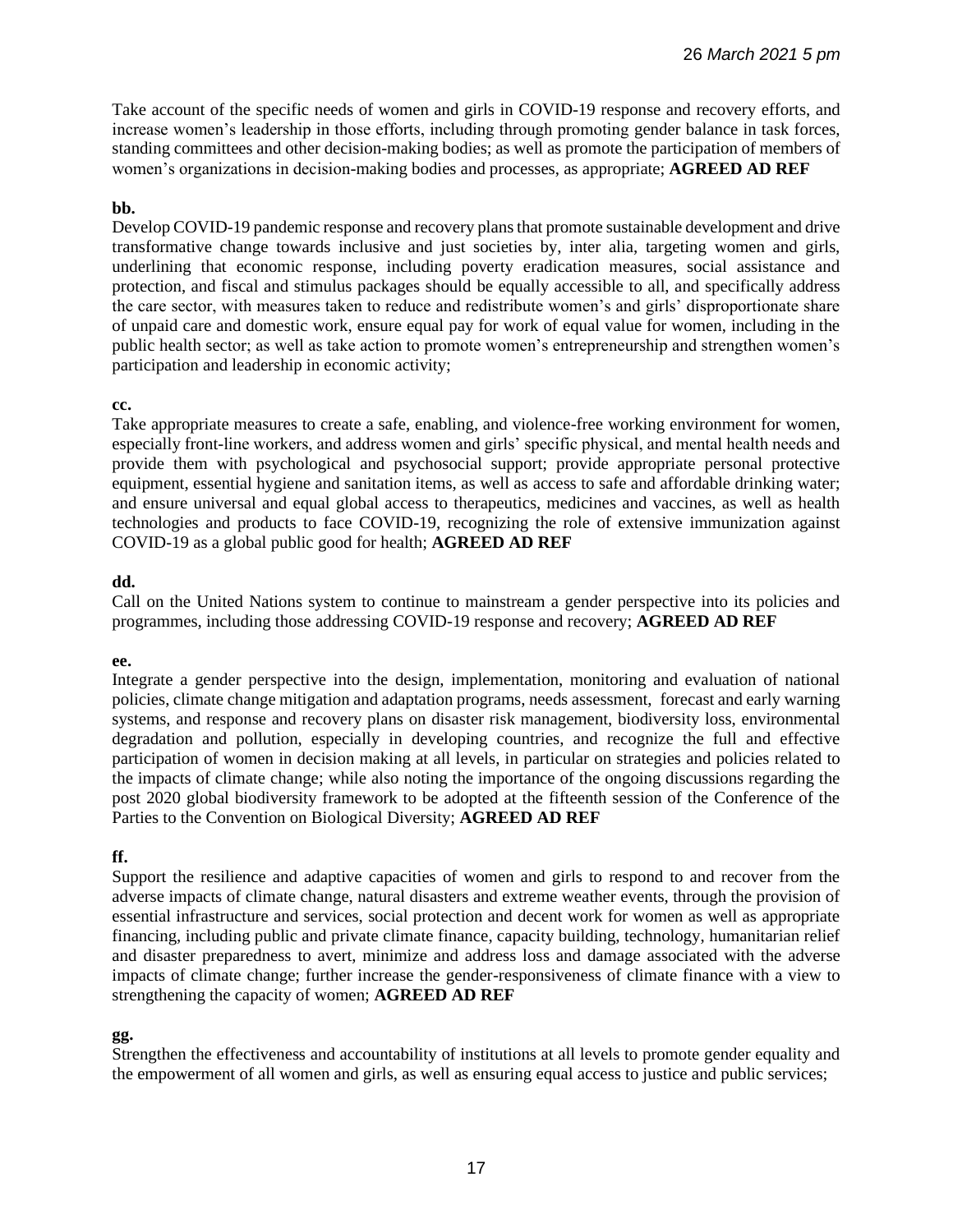*Increase the availability of high-quality financing in support of women's participation in public life*

# **hh.**

Create conducive conditions for women's candidacies by ensuring equal access to campaign finances, as appropriate, as well as equal access to the media, training programs, subsidies for child-care, early childhood education and care for other dependents; **AGREED AD REF**

### **ii.**

Urge developed countries to fully implement their respective commitments, including the target of 0.7 per cent of their gross national income for official development assistance to developing countries and the target of 0.15 to 0.20 per cent of their gross national income for official development assistance to least developed countries, and encourage developing countries to build on the progress achieved in ensuring that official development assistance is used effectively to help meet development goals and achieve gender equality; **AGREED AD REF**

# **jj.**

Strengthen international and regional cooperation, including North-South, South-South and triangular cooperation, bearing in mind that South-South cooperation is not a substitute for, but rather a complement to, North-South cooperation, and invite all States to enhance South-South and triangular cooperation focusing on shared development priorities, with the involvement of all relevant multiple stakeholders in government, civil society and the private sector, while noting that national ownership and leadership in this regard are indispensable for the achievement of gender equality and the empowerment of all women and girls and for improving their lives and well-being; **AGREED AD REF**

*Strengthen women's voice and leave no one behind in public life* 

# **kk.**

Provide capacity-building and training to enable women and girls to develop capacities, skills and expertise to participate in public life and exercise leadership;

# **ll.**

Implement measures to address violence and higher rates of poverty faced by rural women and girls and ensure their access to quality education, public health, including health-care services, justice, water and sanitation and other resources, information and communications technology, infrastructure, as well as access of rural women to financial services, economic resources and opportunities, decent work, social protection, sustainable and time- and labour-saving infrastructure and technology, and land, to promote their full and effective participation and decision-making in public life. **AGREED AD REF**

# **mm.**

Promote and protect the rights of older women by ensuring their equal access to social, legal and financial services, infrastructure, health care, social protection, and economic resources and their full and equal participation in decision-making; **AGREED AD REF**

### **nn.**

Ensure the full and effective participation and decision-making of women of African descent in all aspects of society, including political, economic, social and cultural, recognizing the significant contribution of women and girls of African descent to the development of societies, and bearing in mind the programme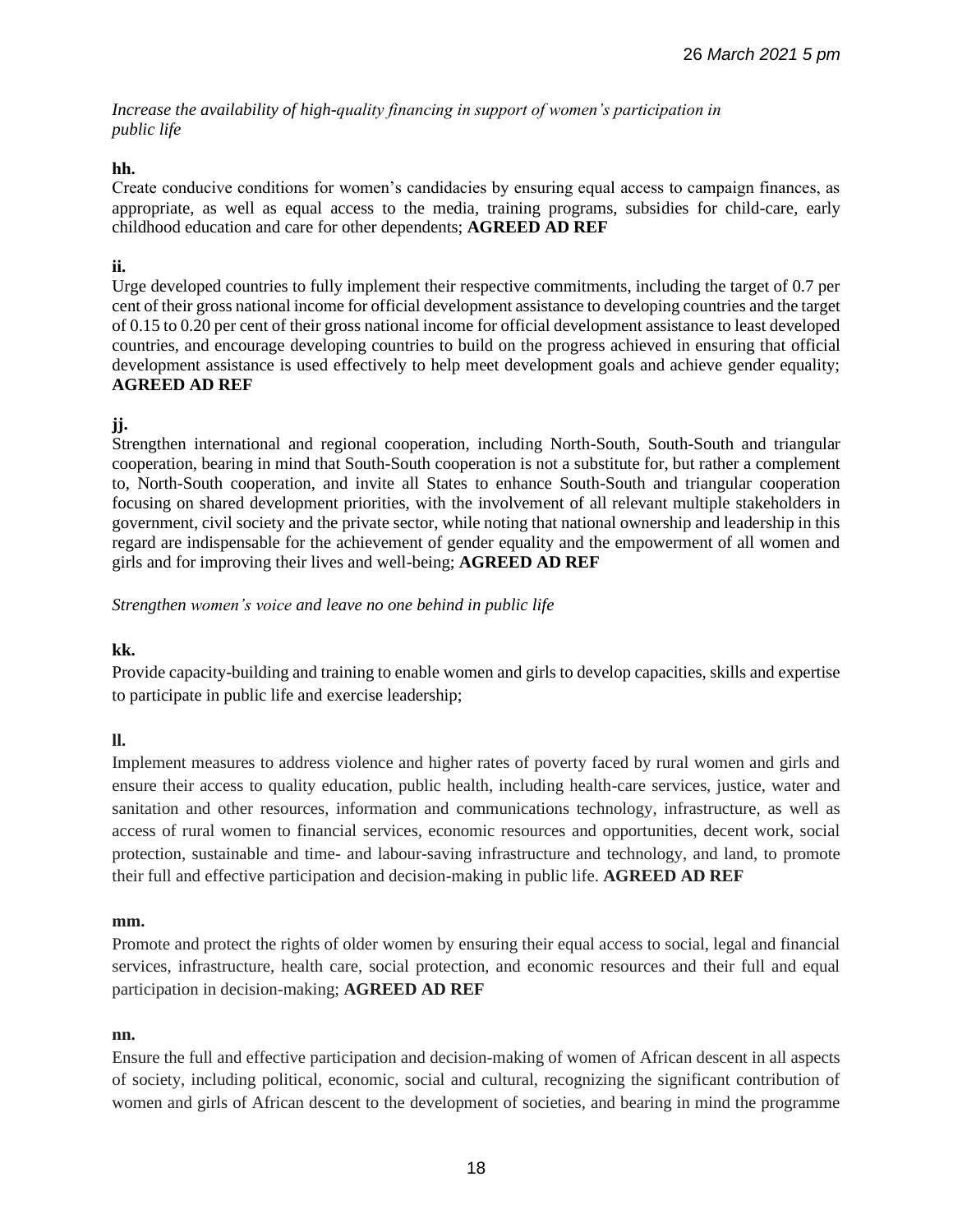of activities for the implementation of the International Decade for People of African Descent (2015–2024); **AGREED AD REF**

#### **oo.**

Strengthen efforts to empower women and girls with disabilities and enhance their participation and promote leadership in society through taking measures to address all barriers that prevent or restrict the full and equal participation and inclusion of women and girls with disabilities in all spheres of life, including through the creation of enabling programs, community outreach, mentoring and capacity building programmes, and ensure their access, on an equal basis with others, to economic and financial resources and disability-inclusive and accessible social infrastructure, transportation, justice mechanisms and services, in particular in relation to health and education, as well as productive employment and decent work for women with disabilities, including in the government and public sector, the private sector and civil society, and by ensuring that the priorities and rights of women and girls with disabilities are fully incorporated into policies and programmes, and that they are closely consulted and actively involved in decision-making processes; **AGREED AD REF**

#### **pp.**

Promote and protect the rights of indigenous women and girls by addressing the multiple and intersecting forms of discrimination and barriers they face, including violence, ensuring access to quality and inclusive education, health care, public services, economic resources, including land and natural resources, and women's access to decent work, to ensure their empowerment and full and effective participation in decision-making processes at all levels and in all areas and eliminate structural and legal barriers to their full, equal and effective participation in political, economic, social and cultural life, while respecting and protecting their traditional and ancestral knowledge and recognizing the distinct and important role of indigenous women and girls in sustainable development and noting in that regard the importance for indigenous women and girls of the United Nations Declaration on the Rights of Indigenous Peoples;

#### **qq.**

Adopt national gender-responsive migration policies and legislation, in line with relevant obligations under international law, to: protect the human rights of all migrant women and girls, regardless of migration status; recognize the skills and education of women migrant workers to promote their economic empowerment in all sectors and, as appropriate, facilitate their productive employment, decent work and integration into the labour force, including in the fields of education and science and technology; recognize the importance of protecting labour rights and a safe environment for women migrant workers and those in precarious employment, including preventing and addressing abuse and exploitation, protecting women migrant workers in all sectors and promoting labour mobility; protect migrant women and girls against all forms of violence, exploitation and abuse ensuring access to justice to file complaints about rights violations, and take steps to ensure full, equal and meaningful participation of migrant women in all matters that affect them, in accordance with national legislation;

#### **rr.**

Promote the active and meaningful participation of women and girls living with, at risk of, or affected by HIV and AIDS on matters that affect their lives, and eliminate discrimination and violence against them, as well as the caregivers of persons living with HIV and AIDS, and take into account their vulnerability to stigma, discrimination, poverty and marginalization from their families and communities when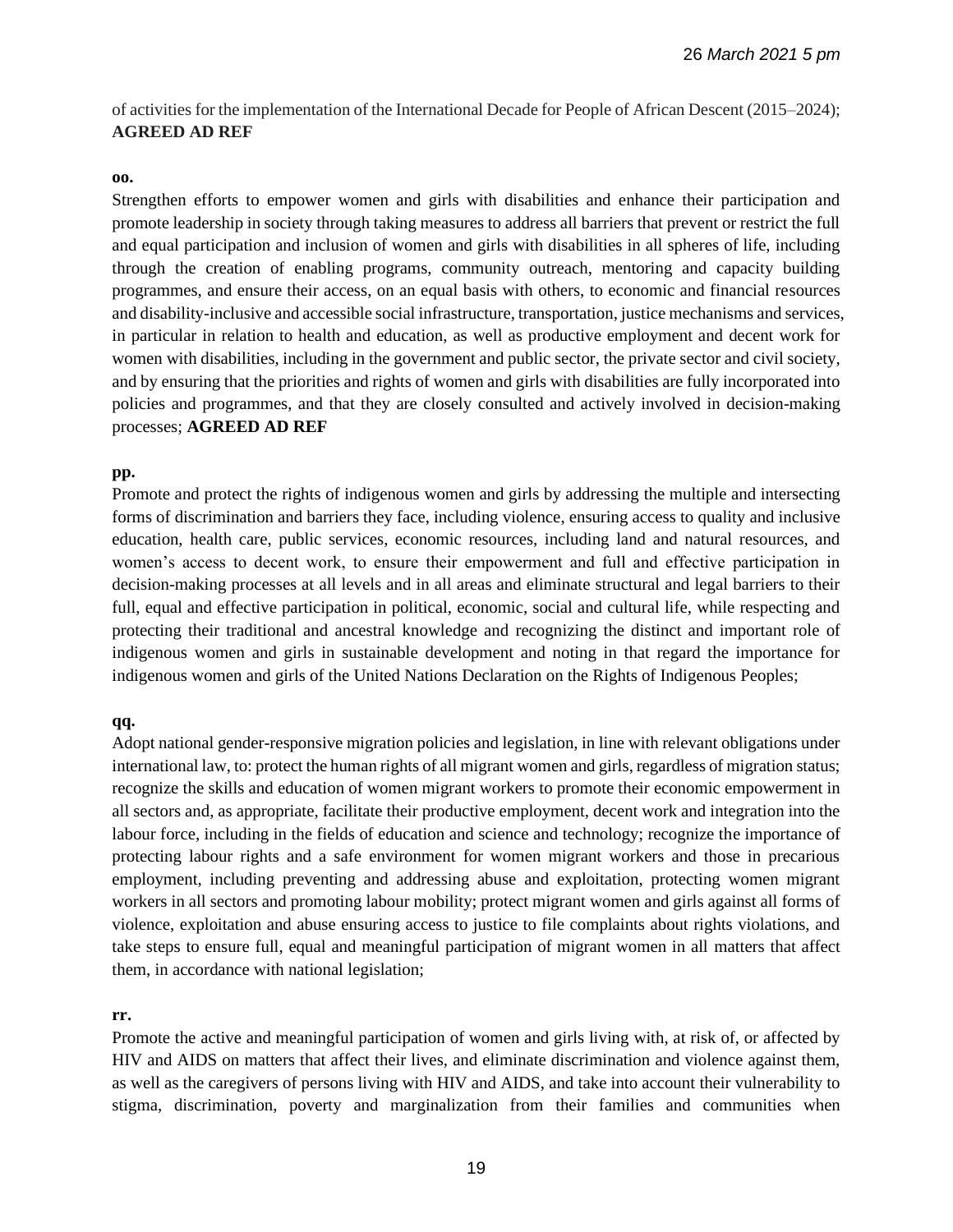implementing programmes and measures which encourage the equal sharing of caring responsibilities; **AGREED AD REF**

#### **ss.**

Support the important role of civil society actors in promoting and protecting the human rights and fundamental freedoms of all women; take steps to protect such actors, including women human rights defenders, and to integrate a gender perspective into the creation of a safe and enabling environment for the defence of human rights and to prevent violations and abuses against them in rural areas, inter alia, threats, harassment and violence, in particular on issues relating to labour rights, the environment, land and natural resources; and combat impunity by taking steps to ensure that violations or abuses are promptly and impartially investigated and that those responsible are held accountable;

### **tt.**

Fully engage men and boys as agents and beneficiaries of change, and as strategic partners and allies in: promoting women's and girls' access to social protection systems, public services and sustainable infrastructure; eliminating all forms of violence and discrimination against women and girls, in both public and private spheres, by understanding and addressing the root causes of gender inequality, such as unequal power relations, gender stereotypes and practices that perpetuate discrimination against women and girls; designing and implementing national policies and programmes that address the roles and responsibilities of men and boys, including the equal sharing of responsibilities between women and men in care and domestic work; ensuring the enforcement of child support laws; and transforming, with the aim of eliminating, negative social norms that condone violence against women and girls and attitudes by which women and girls are regarded as subordinate to men and boys;

*Address root causes of gender inequality and eliminate barriers to women's full and equal participation*

#### **uu.**

Design and implement more effective measures aimed at eradicating poverty faced by women and girls and improving their living conditions to promote the realization of their full potential, and enable women's advancement and their equal participation in decision-making, including through labour policies, public services and social protection programmes**;**

#### **vv.**

Ensure women's economic empowerment and their right to work and rights at work, including by enhancing their full and productive employment and decent work, access to productive and financial resources, in order to facilitate their full and equal participation in the labour market and decision-making, and ensure their access to leadership positions in the public and private sector; **AGREED AD REF**

#### **ww.**

Eliminate occupational segregation by addressing structural barriers, encourage women's participation in the labour market, especially in emerging fields and growing economic sectors, such as science, technology, engineering and mathematics as well as information and communications technology, and recognize the value of sectors that have large numbers of women workers; provide social protection, ensure equal treatment in the workplace, support the transition from informal to formal work in all sectors, and promote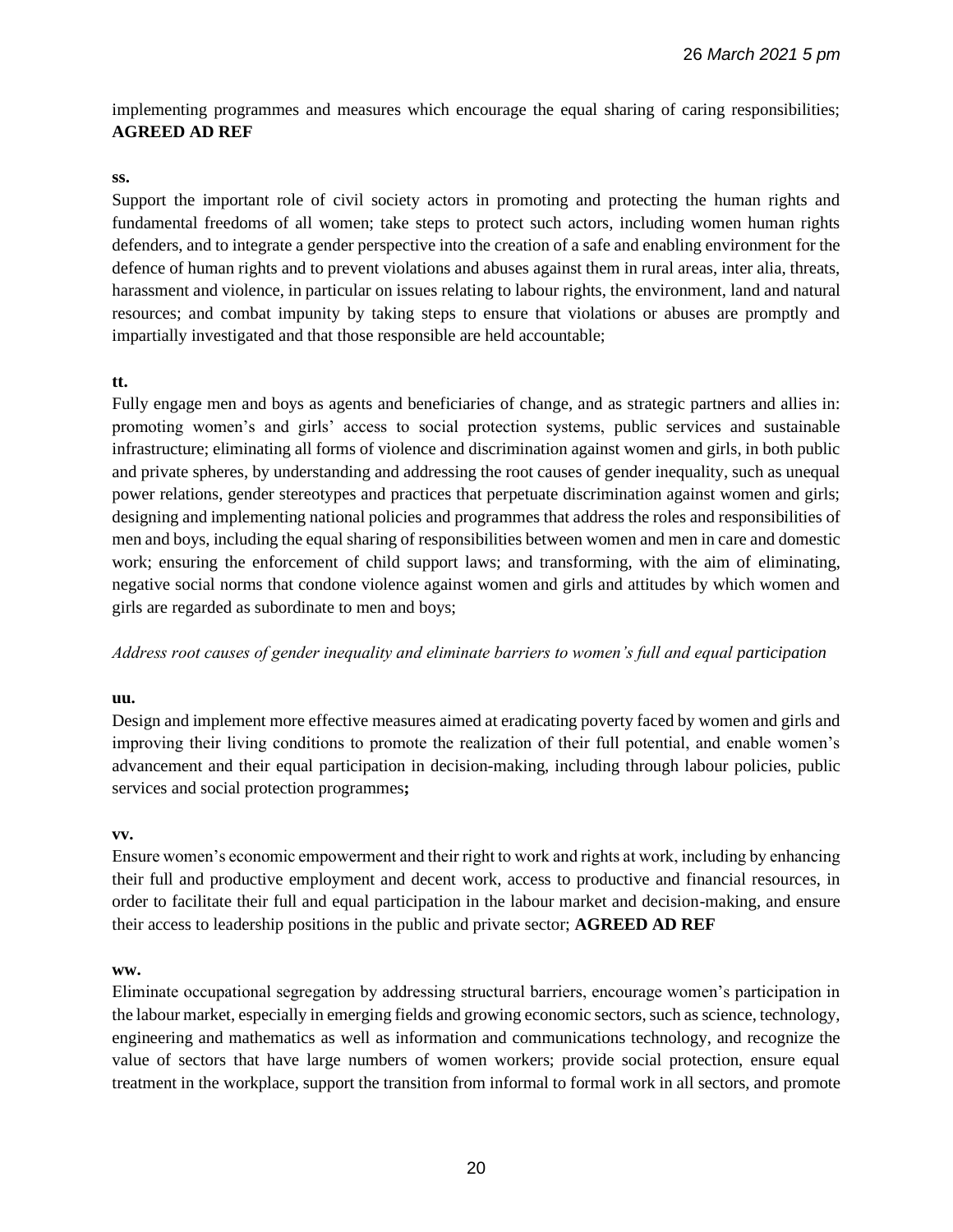equal pay for work of equal value and women's access to credit and entrepreneurship as well as financial inclusion and financial and digital literacy for women and girls; **AGREED AD REF**

### **xx.**

Mainstream a gender perspective when designing, implementing and monitoring public policies, in the planning and use of safe public spaces, public services and sustainable urban and rural infrastructure, including public transportation systems, promote the mobility, safety and empowerment of women and girls; and ensure access to safe and affordable drinking water and adequate and equitable sanitation and hygiene for all women and girls, as well as for menstrual hygiene management, including for hygiene facilities and services in public and private spaces, which enable women's full and effective participation in public life; **AGREED AD REF**

### **yy.**

Take all appropriate measures to recognize, reduce and redistribute women's and girls' is proportionate share of unpaid care and domestic work by promoting the reconciliation of work and family life, the equal sharing of responsibilities between women and men and men's equitable sharing of responsibilities with respect to care and household work, including as fathers and caregivers, through flexibility in working arrangements, without reductions in labour and social protections, support for breastfeeding mothers, the provision of infrastructure, technology and public services, such as water and sanitation, renewable energy, transport and information and communications technology, and the implementation and promotion of legislation and policies such as maternity, paternity, parental and other leave schemes, as well as accessible, affordable and quality social services, including child care and care facilities for children and other dependents, take steps to measure the value of this work in order to determine its contribution to the national economy, and challenge gender stereotypes and negative social norms in order to create an enabling environment for women's empowerment;

### **zz.**

Enable recruitment and retention of women in public life and decision-making by setting up support systems and adopting measures to support work-family balance; ensure that pregnant women and mothers with infants and young children can continue participating in public life and decision-making through policies to allow them to remain in the workplace safely, including by guaranteeing access to maternity protection and adequate social protection benefits, emphasizing men's responsibilities as fathers and care-givers, as a means of enabling women to increase their participation in the labour market and decision-making in public life;

#### **aaa.**

Take concrete measures to realize the right to the enjoyment of the highest attainable standards of physical and mental health for all women and girls; and ensure the availability, accessibility and acceptability of quality health-care services to address all communicable and non-communicable diseases, including through universally accessible primary health care and support services and social protection mechanisms;

### **bbb.**

Ensure universal access to sexual and reproductive health and reproductive rights, in accordance with the Programme of Action of the International Conference on Population and Development and the Beijing Platform for Action and the outcome documents of their review conferences, including universal access to sexual and reproductive health-care services, including for family planning, information and education and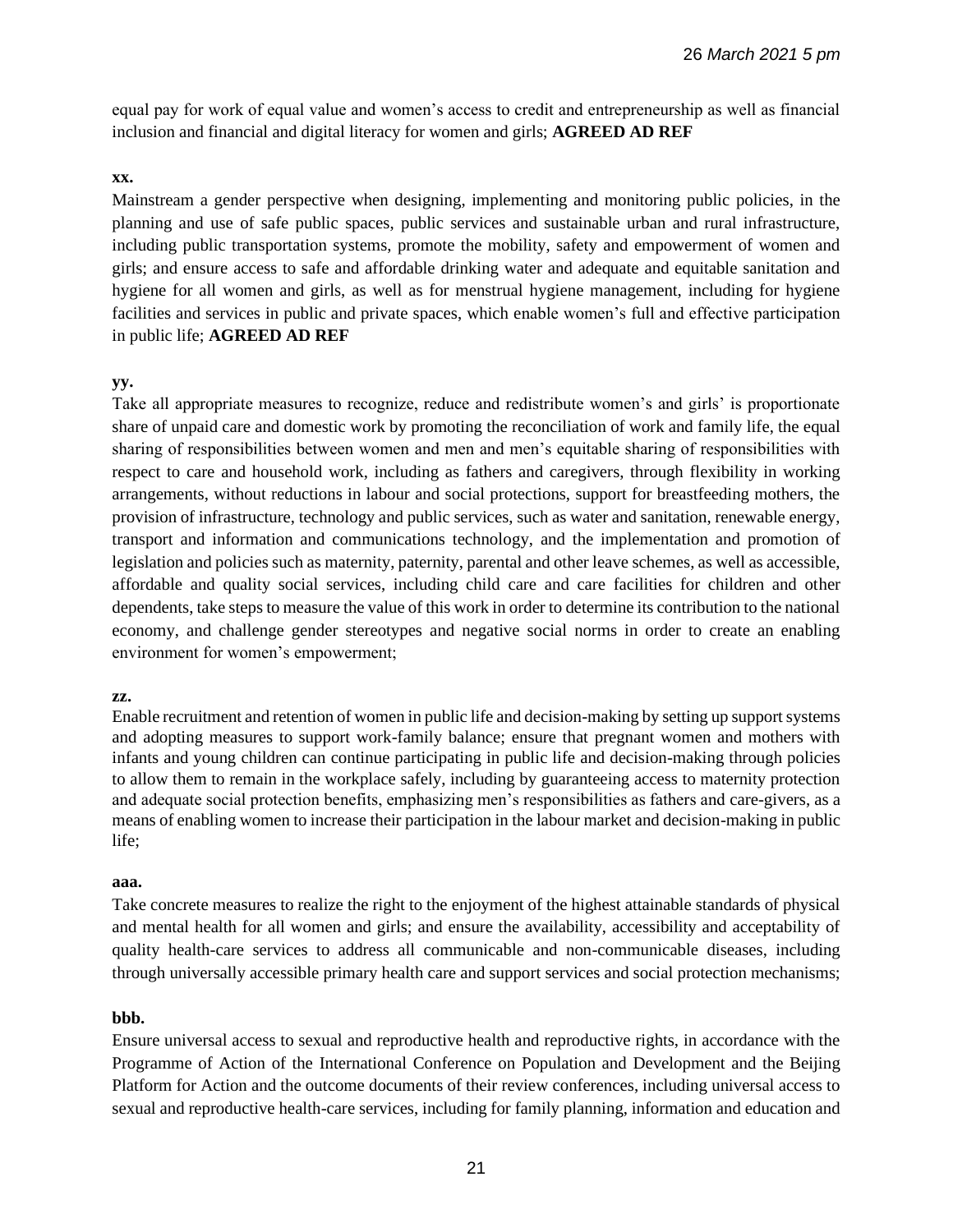the integration of reproductive health into national strategies and programmes, and recognizing that the human rights of women include their right to have control over and decide freely and responsibly on all matters related to their sexuality, including sexual and reproductive health, free of coercion, discrimination and violence, as a contribution to the achievement of gender equality and the empowerment of women and the realization of their human rights;

#### **ccc.**

Promote and respect the right to education for women and girls throughout the life course and at all levels, especially for those who have been left furthest behind, and address gender disparities, including by investing in public education systems and infrastructure, eliminating discriminatory laws and practices, providing universal access to inclusive, equal and non-discriminatory quality education, including free and compulsory primary and secondary education, promoting lifelong learning opportunities for all, eliminating female illiteracy and promoting financial and digital literacy, ensuring that women and girls have equal access to leadership trainings, career development, scholarships and fellowships; strive to ensure the completion of early childhood, primary and secondary education and expand vocational and technical education for all women and girls, and foster, as appropriate, intercultural and multilingual education for all; and address negative social norms and gender stereotypes in education systems;

### **ddd.**

Adopt positive actions to build women's and girls' leadership skills and influence, and support women and girls in diversifying their educational and occupational choices in emerging fields, such as science, technology, engineering and mathematics and information and communications technology; and mainstream a gender perspective in science and technology, academia, research institutions and research funding agencies; **AGREED AD REF**

#### **eee.**

Adopt measures to ensure girls' path to full and effective participation in public life, in a manner consistent with their evolving capacities and that develops their full potential, through access to education and ensure their safety including in and out of school, and an environment free from discrimination, violence, bullying and harassment in school, inter alia, by improving sustainable, safe, accessible and affordable transportation and infrastructure**; AGREED AD REF**

### **fff.**

Develop policies and programmes with the support, where appropriate, of international organizations, civil society and non-governmental organizations, giving priority to formal, informal and non-formal education programmes, including scientifically accurate and age-appropriate comprehensive education that is relevant to cultural contexts, that provides adolescent girls and boys and young women and men in and out of school, consistent with their evolving capacities, and with appropriate direction and guidance from parents and legal guardians, with the best interests of the child as their basic concern, information on sexual and reproductive health and HIV prevention, gender equality and women's empowerment, human rights, physical, psychological and pubertal development and power in relationships between women and men, to enable them to build self-esteem and foster informed decision-making, communication and risk-reduction skills and to develop respectful relationships, in full partnership with young persons, parents, legal guardians, caregivers, educators and health-care providers, in order to, inter alia, enable them to protect themselves from HIV infection and other risks;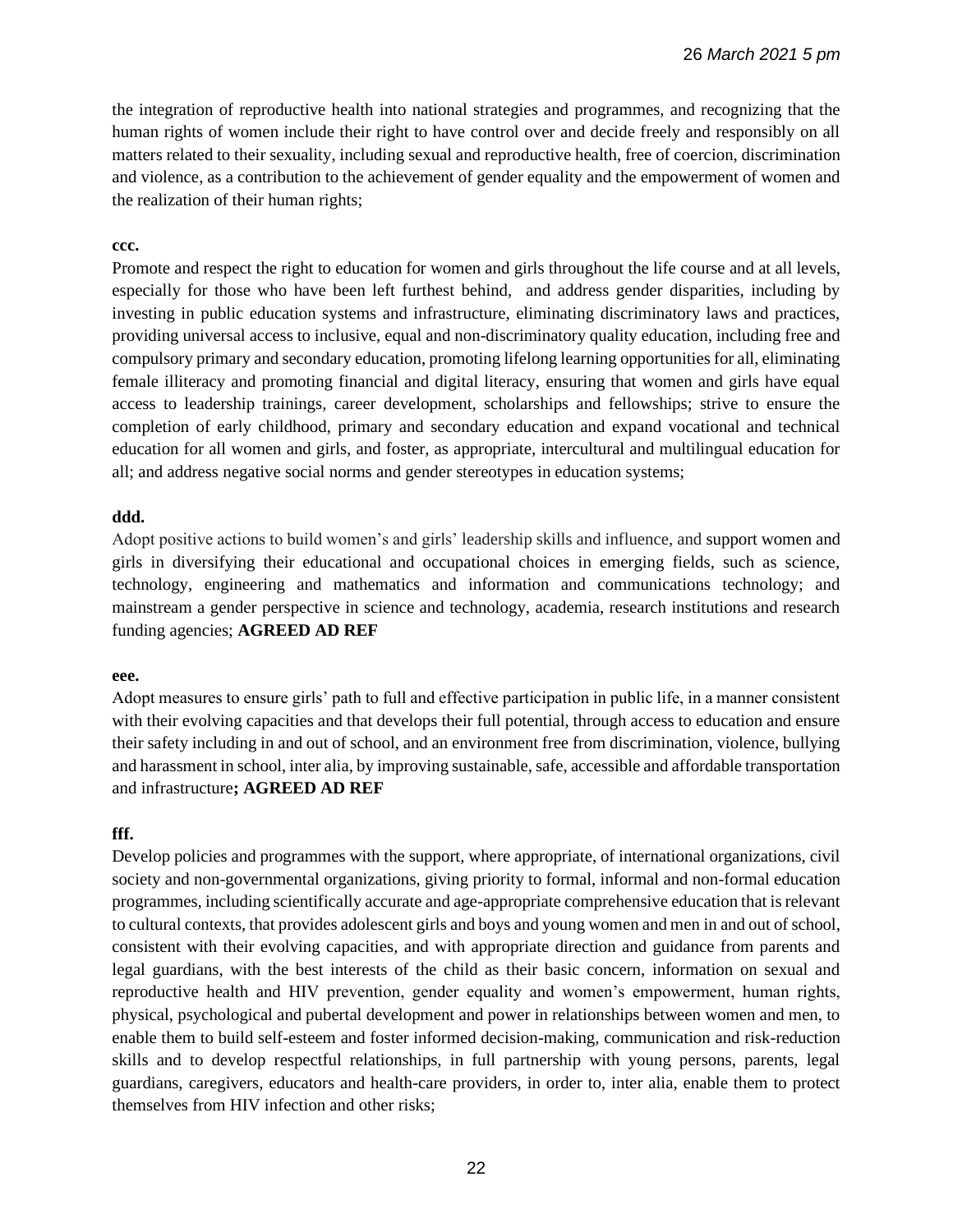### **ggg.**

Provide catch-up and literacy education for those who did not receive formal education and special initiatives for keeping girls in school through post-primary education, including those who are already married or pregnant, to promote their participation in public life, including by ensuring that pregnant adolescents and young mothers, as well as single mothers, can continue and complete their education, and in this regard, design, implement and, where applicable, revise educational policies to allow them to remain in and return to school, providing them with access to health care and social services and support, including childcare and breastfeeding facilities and crèches, and to education programmes with accessible locations, flexible schedules and distance education, including e-learning, and bearing in mind the important role and responsibilities of, and challenges faced by fathers, including young fathers, in this regard; **AGREED AD REF**

### **hhh.**

Increase access of women and girls to digital technologies, including by promoting equal, safe and affordable access to information and communications technologies and to the Internet; enhance digital literacy, improve digital cooperation and harness the potential of technology and innovation to improve women's and girls' lives, to promote connectivity and socioeconomic prosperity and to close the development divide and the digital divide, including the gender digital divide; explore appropriate ways to address any potential negative impact of new technologies on gender equality; **AGREED AD REF**

### **iii.**

Take effective measures to clear the substantial digital divides and data inequalities that exist within and among countries and regions, and between developed and all developing countries, recognizing that many developing countries lack affordable access to information and communications technologies, which is an impediment to the achievement of the full potential of women and girls**; AGREED AD REF** 

# **jjj.**

Promote women's participation in public life, including in political processes, by providing fair and balanced media coverage of women and men candidates, covering women's participation in political organizations and ensuring coverage of their activities; and develop strategies to eliminate gender stereotypes in all spheres of life and foster the positive portrayal of women as leaders and decision-makers at all levels and in all areas;

# **62.**

The Commission recognizes its primary role for the follow-up to the Beijing Declaration and Platform for Action, in which its work is grounded, and stresses that it is critical to address and integrate gender equality and the empowerment of all women and girls throughout national, regional and global reviews of the implementation of the 2030 Agenda for Sustainable Development and to ensure synergies between the follow-up to the Beijing Platform for Action and the gender-responsive follow-up to the 2030 Agenda. **AGREED AD REF**

# **63.**

The Commission calls upon the United Nations system entities, within their respective mandates, and other relevant international financial institutions, financial institutions and multi-stakeholder platforms to support Member States, upon their request, in their efforts to ensure women's full and effective participation and